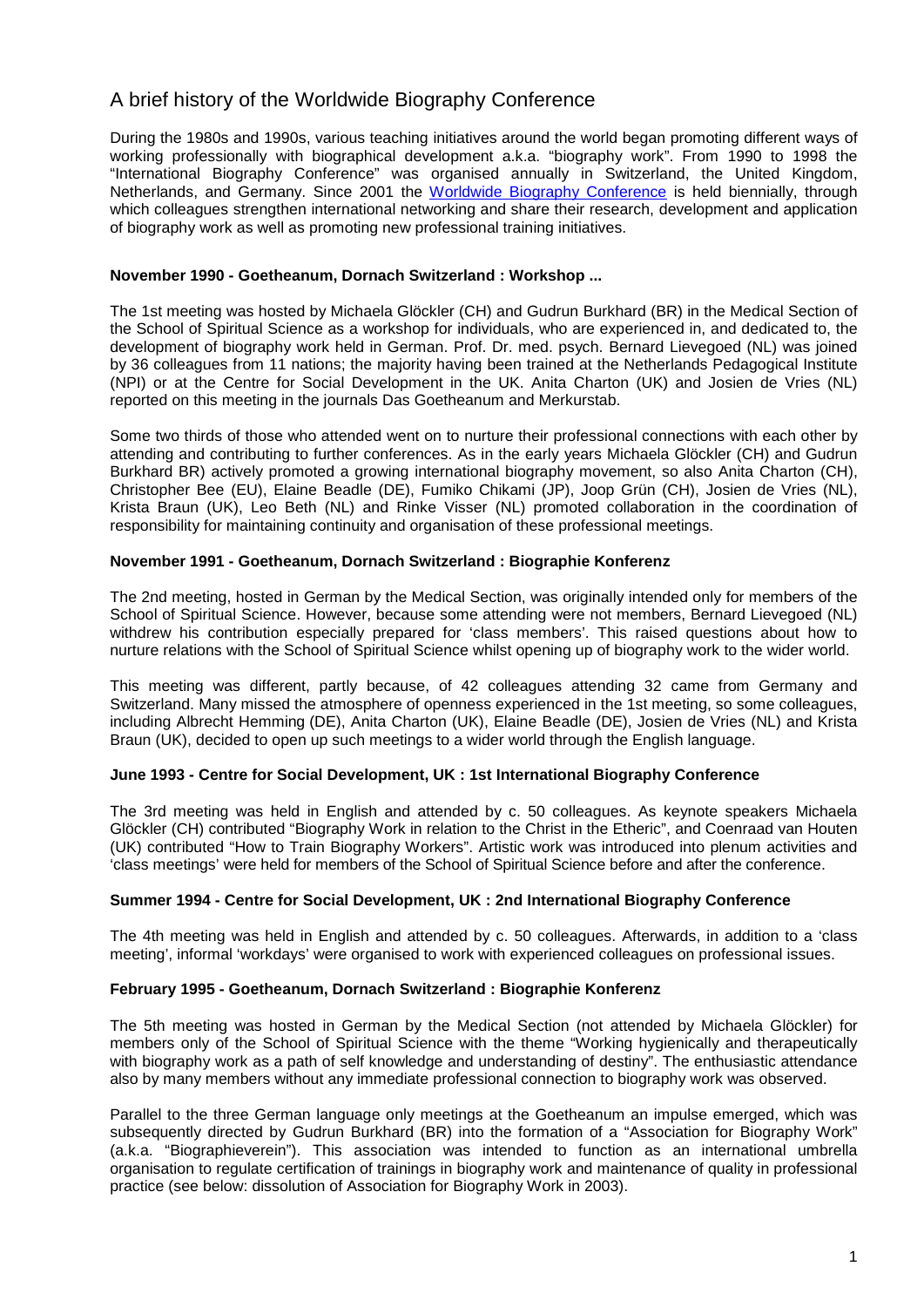## **Summer 1995 - Centre for Social Development, UK : 3rd International Biography Conference**

The 6th meeting was held in English and attended by c. 50 colleagues. Keynote speaker Rinke Visser (NL) picked up on the contribution by Michaela Glöckler (CH) in 1993. Before the conference, in addition to a 'class meeting', two day 'master classes' were introduced to replace the informal 'workdays' of the previous year.

After this meeting it was decided that International Biography Conferences should not be held in one place more than three times in a row. An initiative to bring the conference to Brazil could not be implemented.

## **June / July 1996 - Land en Bos, Netherlands : 4th International Biography Conference**

The 7th meeting was held in English at a Christian Community Conference Centre, with 'master classes' and a 'class meeting' before the opening. The theme "Signs of Our Time" ('Recognition' - see below) referred to the current world situation approaching the turn of the Millennium. Felicitas Vogt (DE) served as a keynote speaker, and a 'market place' was introduced to enable the wider sharing of professional experience and issues through c. 90 minute workshops and presentations.

## **June / July 1997 - Land en Bos, Netherlands : 5th International Biography Conference**

The 8th meeting was again held in English at the same venue, with 'master classes' and a 'class meeting' before the opening. The theme *"*Mind the Gap - Dealing with the Abyss" ('Offering' - see below) continued to address the current world situation before the turn of the Millennium, to which Elaine Beadle (DE) and Sigrun Hardardottir (DK) contributed as keynote speakers; once again a 'market place' was organised.

## **July 1998 - Freiburg im Breisgau, St. Georgien, Germany : 6th International Biography Conference**

The 9th meeting was held in English at Albertus Magnus Haus, for a network of c. 50 colleague from 9 European nations, South Africa and New Zealand. This series of conferences was perceived to be evolving in alignment with the "Seven Sacraments" (see above: 'Recognition' and 'Offering'), so the theme of "Transformation - Stepping into the Future" was chosen. Albrecht Hemming (DE) and Blanca Sanchez de Muniain (ES) served as keynote speakers; Christopher Bee (EU*)* and Elaine Beadle (DE) facilitated integration of original paintings by Gerhard Reisch (1899-1975) "A Path of Knowledge in Pictures" into the conference process.

The 'organisation group', Christine Pflug (DE), Elaine Beadle (DE), Gudrun Korte (DE), Josien de Vries (NL), Rinke Visser (NL) and Sigrun Hardardottir (DK), asked other colleagues to take on responsibility for organising a 7th International Biography Conference in 1999 or 2000, dedicated to the Sacrament of 'Communion'. Also Anita Charton (CH) appealed for the integration of the English and German meetings (see above 1992) into one conference.

When it became clear, however, that the new 'organisation group' would not be able to fulfil its task, Elaine Beadle (DE) and Krista Braun (UK) took up the initiative to create the next meeting in 2001 at the Goetheanum.

## **June / July 2001 - Goetheanum, Dornach Switzerland : 1st Worldwide Biography Conference**

The 10th meeting was promoted in both English and German with the theme "Pathways to New Community", to which Gudrun Burkhard (BR), Michaela Glöckler (CH) and Paul Mackay (CH) contributed as keynote speakers. Simultaneous translation between various languages was facilitated in the plenum sessions: English, French, German, Portuguese, Russian, Spanish. Circa 110 colleagues attended from 10 European nations (c. 50% German native speaking), Argentina, Australia, Brasil, Canada, Israel, Japan, New Zealand, Russia, South Africa and the USA. The intention of this new series of conferences was to further build up a worldwide network for the development of biography work based on anthroposophical spiritual scientific research.

The first three Worldwide Biography Conferences were carried by Elaine Beadle (DE) and Krista Braun (UK), jointly hosted by Paul Mackay (CH) from the Social Section and Michaela Glöckler (CH) from the Medical Section, on behalf of the General Anthroposophical Section of the School of Spiritual Science and facilitated by the Goetheanum Conference Offices. The familiar programme continued with pre-conference 'master classes' and a 'class meeting', keynote speakers, a 'market place' and further development of social artistic contributions by Christopher Bee (EU), Christine Gruwez (BE) and Rinke Visser (NL) during plenum sessions. The principle of providing financial assistance to colleagues from nations with limited resources, or travelling intercontinental, was made possible through the further development, management and transfer of resources generated by, and through, the organisation of this new series of conferences.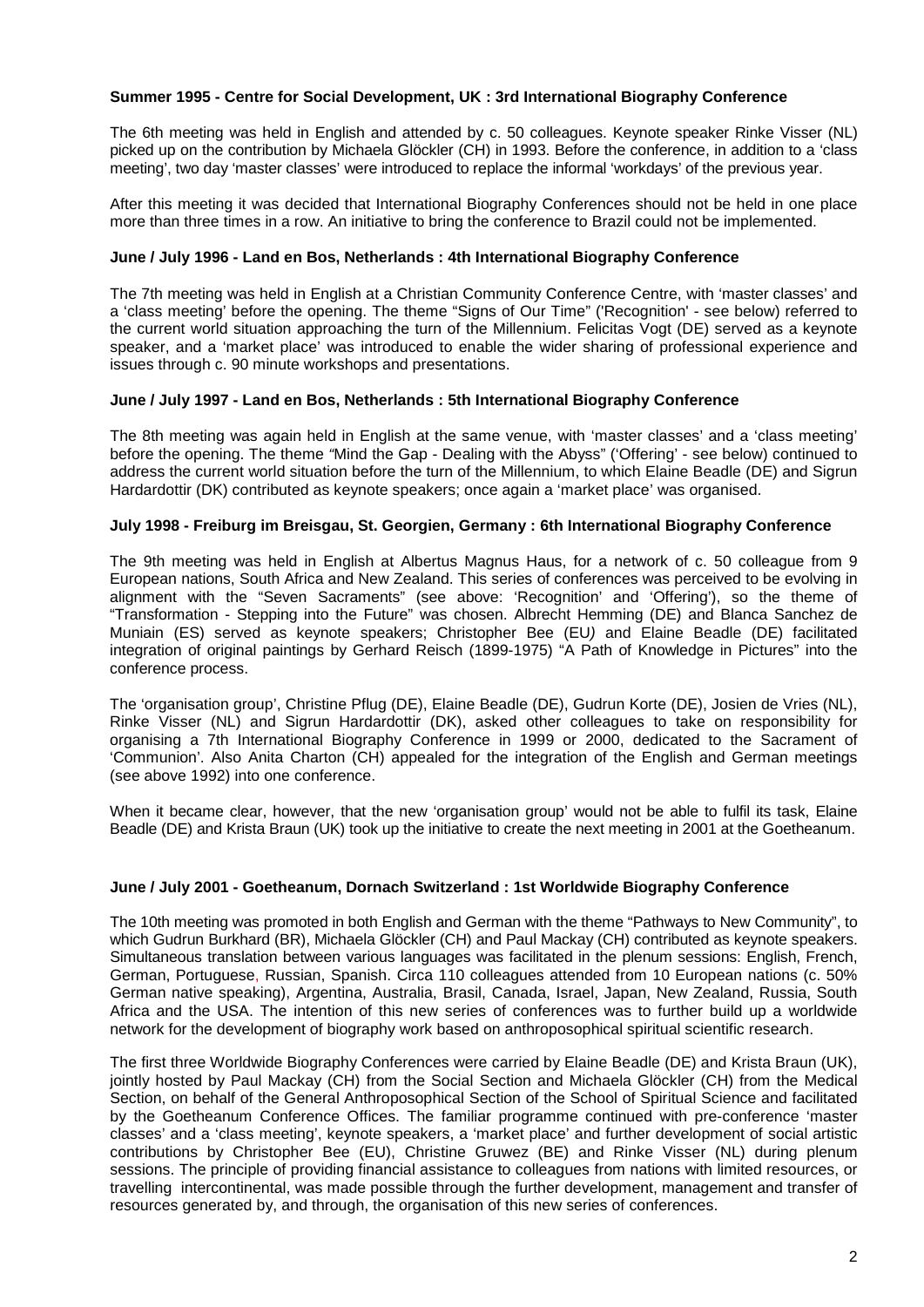## **May / June 2003 - Goetheanum, Dornach Switzerland : 2nd Worldwide Biography Conference**

The 11th meeting was promoted in English and German with the theme "Anchored in Life - Committed to Spirit - Towards the Future". Albrecht Hemming (DE), Coenraad van Houten (DE) and Michaela Glöckler (CH) contributed as keynote speakers. Simultaneous translation and limited financial assistance were facilitated; enabling c. 100 colleagues from 9 European nations (c. 50% German native speaking), Australia, Brazil, Canada, Japan, New Zealand, Russia and the USA, to take part in the pre-conference 'master classes' and 'class meeting', 'marketplace workshops' and social artistic activities in plenum.

During this conference, the dissolution of the "Association for Biogaphy Work" ("Biographieverein"), originally set up by Gudrun Burkhard (BR), was formally announced (see above 1995). Simultaneously colleagues were invited to come forward, who would be capable of contributing to the process of creating new organs of international collaboration to serve the professional development of biography work on a worldwide platform.

Directly after this conference Anita Charton (CH) hosted the first meeting at the Goetheanum of the "International Trainers Forum" (ITF), attended by representatives of training programmes in 13 nations. The ITF meets annually, and operates as an organ within the General Anthroposophical Section of the School of Spiritual Science under the mentorship of Paul Mackay (CH), representing the 'department' of Reincarnation and Karma. Members, who are responsible for carrying certified training programmes, engage in spiritual scientific research together, exchange professional experience about the development of trainings, monitor the goals and quality of each other's trainings, mentor new trainings, accompany transition in training faculties and negotiate the peer recognition of trainings in collaboration with the School of Spiritual Science at the Goetheanum. [www.internationaltrainersforum.com](https://internationaltrainersforum.com/)

In November 2003 a carrying group met in Mannheim to establish the "International Professional Forum" as a world-wide-web based platform facilitated by Walter Seyffer (DE*)* for the purpose of networking professional developments in biography work. This forum co-ordinates its activities particularly with a view to serving national professional associations as well as individual colleagues. The impulse to found the German and Swiss professional associations also originated at this meeting. Meanwhile professional associations have also been established in Japan, the Netherlands, Spain and the United Kingdom*.*

International Trainers Forum and International Professional Forum report on their development and make contributions during the Worldwide Biography Conferences.

## **June 2005 - Goetheanum, Dornach Switzerland: 3rd Worldwide Biography Conference**

## *The International Trainers Forum held their annual meeting directly after the conference.*

The 12th meeting was promoted in English and German with the theme *"*Global Turbulence", during which Christine Gruwez (BE), Jaap van der Haar (NL), Manfred van Doorn (NL) and Rinke Visser (NL) served as keynote speakers. Simultaneous translation and limited financial assistance were facilitated; enabling c. 100 colleagues from 10 European nations (c. 50% German native speaking), Argentina, Brazil, Canada, Japan, New Zealand, Russia and the USA, to take part in pre-conference Master Classes and "Class Meeting", Marketplace Workshops and social artistic activities in plenum.

During preparations leading up to this conference, it became apparent for different reasons, that after holding three consecutive conferences at the Goetheanum, it would be prudent to hold the next conferences somewhere else in Europe. So responsibility for the organisation of the next conference was formally passed to Rinke Visser (NL) and then subsequently organised by the Instituut voor Biografiek in Driebergen, Netherlands represented at that time by Marijke Steenbruggen (NL) and Leo Beth (NL), amongst others.

## **June 2007 - Rolduc, Kerkrade, Netherlands : 4th Worldwide Biography Conference**

The 13th meeting was organised in a Catholic Seminary and promoted in English and German with the working title *"*Inside Out". It was attended by c. 130 colleagues from 12 European nations (c. 50% Dutch and c. 20% German native speaking), Australia, Canada, Israel, Japan, New Zealand, Russia and the USA. Conference plena were held in English and German; simultaneous translation facilities were not provided. Sponsorship by the Iona Stichting (NL*)* enabled financial help for those travelling long distances or from countries with limited resources. Much thought and care went into facilitating group work with social artistic content created around themes inspired by Paulo Coelho's "The Alchemist". Whilst a 'market place' was held, pre-conference 'master classes' and a 'class meeting' were not available. Working with the principle that all participants are co-creators, contributions from keynote speakers were also not invited; instead emphasis was placed on nurturing work in smaller coherent groups throughout the conference.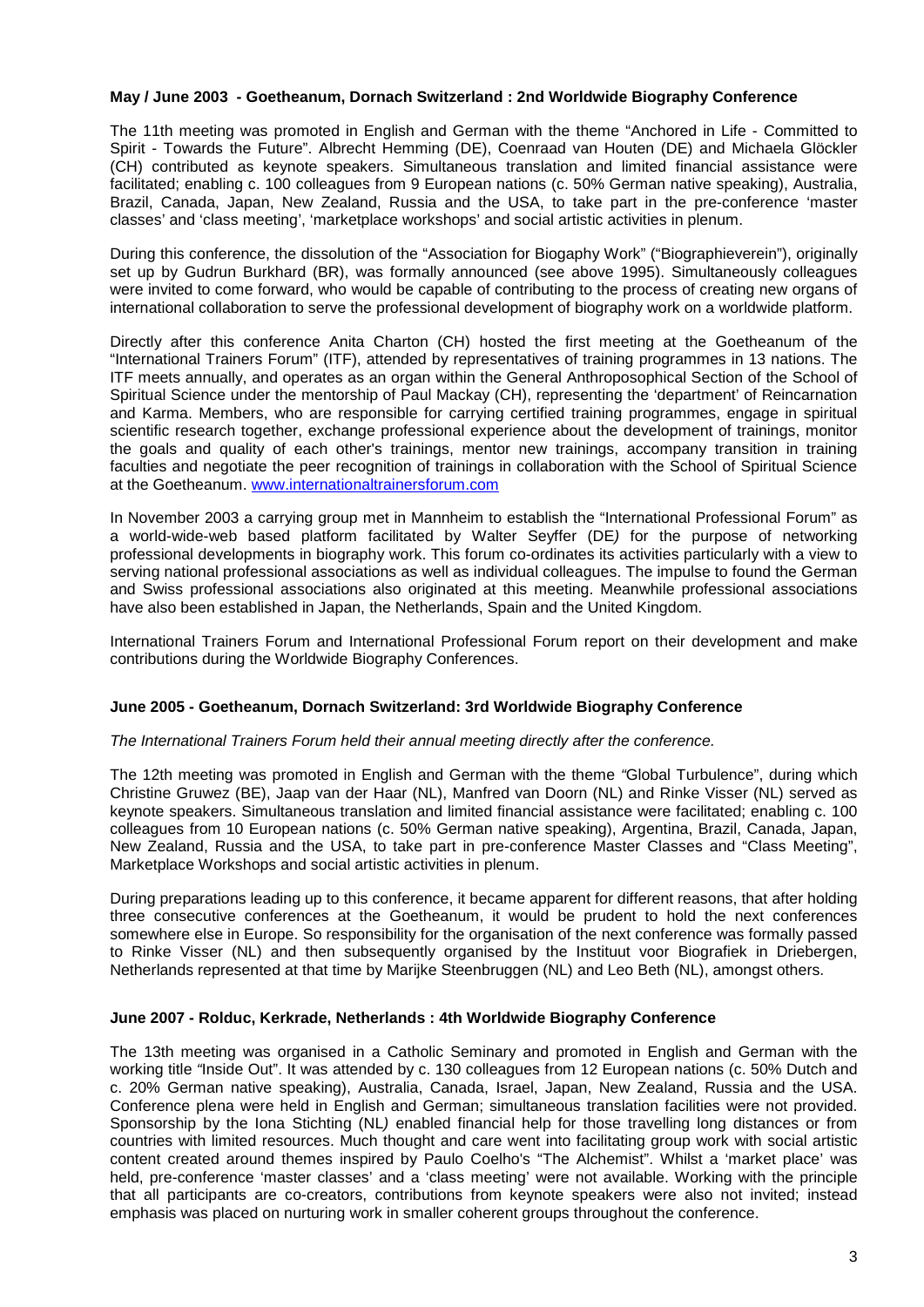Since the Instituut voor Biografiek could only organise one meeting, colleagues committed to maintaining the continuity of these international meetings as a service to the worldwide development of biography work based on anthroposophical spiritual science began looking at how to create an organ which ensures and monitors the organisation of conferences according to minimum standards evolving out of 17 years of experience.

To this purpose a group, including Anita Charton (CH), Christopher Bee (EU), Elaine Beadle (DE), Fumiko Chikami (JP), Joop Grün (CH), Josien de Vries (NL) and Rinke Visser (NL), initiated a meeting in Driebergen, Netherlands in December 2007. An initiative carried by Christopher Bee (EU) and Fumiko Chikami (JP) to facilitate the organisation of the 5th Worldwide Biography Conference in the UK at Emerson College in 2009 was explored and supported. In this way a 'continuity group' was formed, to ensure selection of suitable locations and venues for future conferences, as well as to recognise and monitor each 'organisation group', which is then responsible for creating, administrating and documenting a conference. Membership of the 'continuity group' is augmented by co-opting colleagues with experience of organising conferences and the independence to be able to fulfil this commitment realistically on a long term basis.

## **June / July 2009 - Emerson College, United Kingdom : 5th Worldwide Biography Conference**

## *The International Trainers Forum held their annual meeting directly before the conference.*

The 14th meeting was promoted in English and German with the theme *"*Practising Awareness", to which Christine Gruwez (BE) and Arthur Zajonc (US) contributed respectively as keynote speaker and facilitator of a meditative consciousness schooling process during the morning plenum. The plenum language was English only, simultaneous translations were not available; the availability of financial assistance was supported through sponsorship by the Iona Stichting (NL). In addition to the pre-conference 'master classes' and A 'class meeting', and the 'market place', separate sessions were formally introduced to look at professional issues, to hear from interest groups and to enable 30 minute short presentations. The conference process was also developed further by dedicating two full evening plena to the practise of 'conversation' ('dialogue') as a professional community. Attention was paid to facilitating exchange between the different national groupings represented by c. 130 colleagues from 11 European nations (c. 15% German native speaking), Australia, Brazil, India, Israel, Japan, New Zealand, Russia, South Africa and USA.

## **June / July 2011 - Emerson College, United Kingdom : 6th Worldwide Biography Conference**

## *The International Trainers Forum held their annual meeting directly before the conference.*

The 15th meeting was promoted in English and German with the theme *"*Living in an Awareness of Karma", to which Michaela Glöckler (CH) and Anita Charton (CH) contributed respectively as keynote speaker and facilitator of a social artistic process during the morning plenum. The plenum language was English only, simultaneous translations were not available; some financial assistance for travel was possible. Pre-conference 'master classes' and a 'class meeting', the 'market place', reports from interest groups and short presentations were all encompassed. The practise of 'conversation' / 'dialogue' as a professional community during two full evening plena was developed further. Circa 110 colleagues from 10 European nations (c. 15% German native speaking), Australia, Brazil, Canada, Israel, Japan, New Zealand, Philippines, Russia, South Africa and USA were in attendance.

In the meantime, as a result of concern expressed by various language groups in connection with the last two conferences in the United Kingdom, the 'continuity group' prevailed upon the 'organisation group' for the 7th Worldwide Biography Conference at Emerson College to budget for and guarantee practical installation of simultaneous translation facilities in 2013.

## **June 2013 - Emerson College, United Kingdom : 7th Worldwide Biography Conference**

## *The International Trainers Forum held their annual meeting directly before the conference.*

The 16th meeting was promoted in English and German with the theme " 'I' on the Threshold ", group work with the Foundation Stone Meditation facilitated by Joop Grün (CH), keynote talks about therapeutic biography work by Tali Sella (IL) and Michaela Glöckler (CH), and moderation by Anita Charton (CH). The effort to provide once again simultaneous translation English / German was welcome. Financial assistance for participation was generously supported. Pre-conference seminars, workshops, interest group reports, presentations and artistic performances were all much appreciated. The intention to practise 'conversation' / 'dialogue' as a professional community on the 2nd evening was not realised. 112 colleagues from 10 European nations (c. 27% German native speaking), Brazil, Canada, Israel, Japan, New Zealand, Russia, South Africa and USA attended.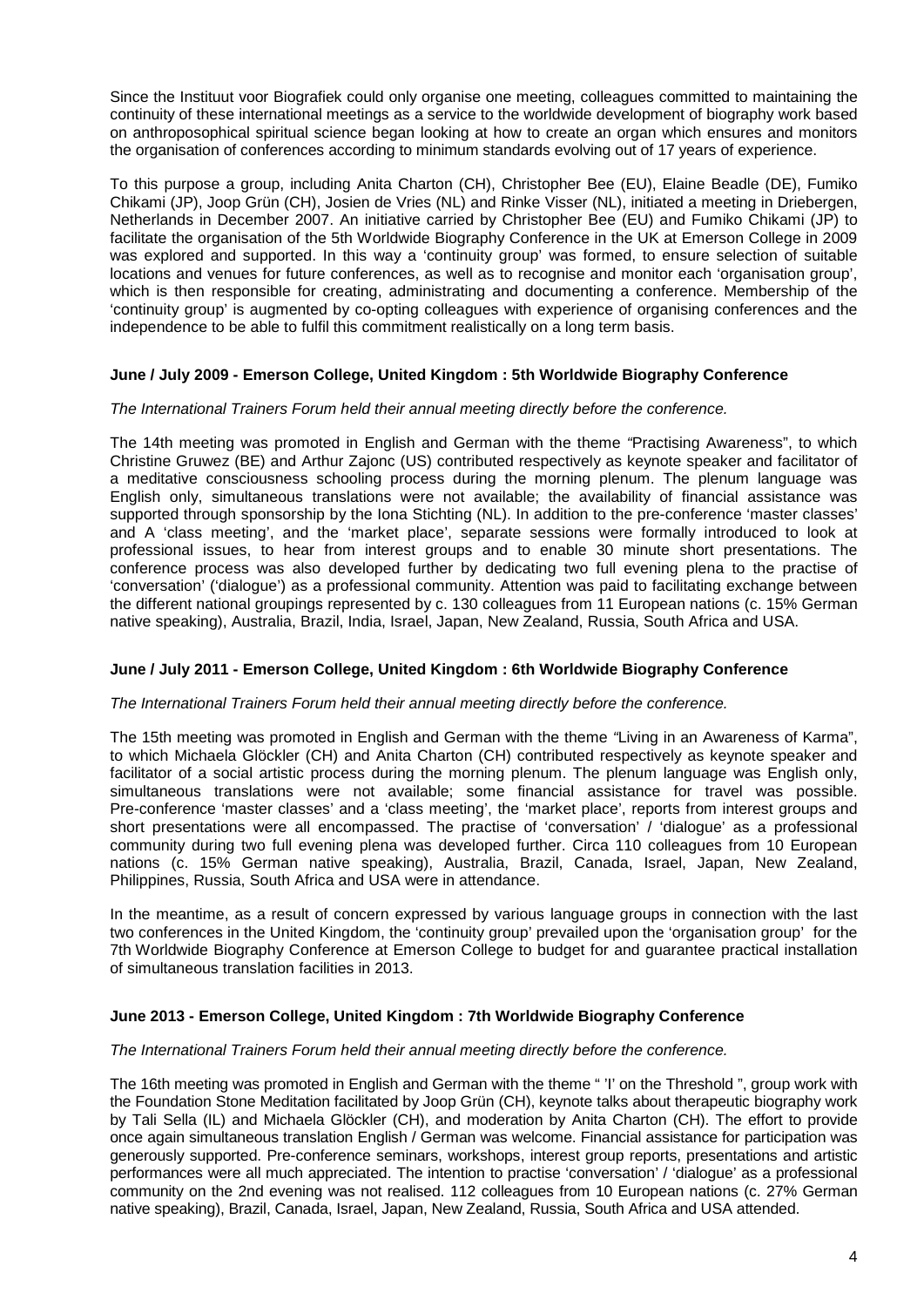Directly after the conference the 'continuity group' invited interested colleagues to meet and share ideas about where to hold the 2015 conference. In a circle of circa 27 colleagues an initiative to move East to Dresden, Germany was taken up enthusiastically by colleagues from all over Europe, who subsequently formed the largest ever group of 10 colleagues to organise a conference to date: Carine Biessels (DE), Lothar Flachmann (DE), Gabriele Hardner (DE), Maarten Moens (NL), Camelia and George Oprea (RO), Gemma Priess (DE), Anna Romanova (RU), Karin Weber (DE), Rita Weber-Wied, (DE).

In October 2013 the 'continuity group' met in Basel, Switzerland. Anita Charton (CH), who had accompanied the conferences from their inception, resigned. Elaine Beadle (DE) and Rinke Visser (NL) announced their intention to resign after the next conference. During this meeting a 'fellowship' initiative was conceived to further continuity and nurture quality for the future of the Worldwide Biography Conference. In addition the dissolution of the carrying group for the International Professional Forum website was announced, and it was formerly proposed and agreed that the 'continuity group' would henceforth take on responsibility for developing and maintaining a website for the international representation of professional biography work based on anthroposophical spiritual science.

During 2014 some 21 colleagues and 7 institutions engaged with the 'fellowship' initiative, thereby enabling the 'continuity group' to formally mandate Albert Schmalhofer (DE), as chairman of the Professional Association for Biography Work in Germany, with the task of hosting the organisation of the 2015 conference near Dresden.

## **June 2015 - Gut Frohberg near Dresden, Germany : 8th Worldwide Biography Conference**

## *The International Trainers Forum held their annual meeting directly before the conference.*

The 17th meeting was mediated in English and German with the theme "Wounds and Wonders". The 1st half of the conference (3 nights) was dedicated to seven two-day professional workshops; followed by a one-day excursion to Dresden. During the 2nd half of the conference (3 nights) Christine Gruwez (BE) contributed two morning sessions about the Manichaean schooling path, incorporating pictures of adversary beings by Gerhard Reisch (1899-1975) and intensive group work in plenum. Dani Aman (IL) talked about "working with the wound". Afternoon sessions with short workshops, professional initiatives and community building processes, an evening of artistic performances, and a three-day exhibition of original pictures by Gerhard Reisch (1899-1975) were all appreciated. 156 colleagues from 14 European nations (c. 40% German native speaking), Brazil, Canada, Chili, China, India, Israel, Japan, New Zealand, Russia and USA attended.

The 'fellowship' initiative had been explored during a conference plenum session. In October 2015 the 'coordination (formerly continuity) group' of the 'fellowship' initiative met in Berlin, Germany to review the last conference, bid farewell to Elaine Beadle (NZ) and Rinke Visser (NL), who accompanied the conferences since their inception, and consider future continuity. During the review process, including meeting with some of the colleagues who carried the 2015 conference organisation, fundamental challenges manifested.

In Arlesheim Switzerland, March 2016, the 'coordination group', Christopher Bee (EU), Fumiko Chikami (JP), Joop Grün (CH), Josien de Vries (NL) and Leo Beth (NL), began work to consolidate the foundation of a conference community which promotes professionality through global networking, whilst nurturing ongoing collaboration with the General Anthroposophical Section of the School of Spiritual Science. To serve this purpose the 'coordination group' committed to organising the next conference in June 2017 at the Goetheanum in collaboration with Paul Mackay (CH) to promote development of an innovative social artistic process which can be embraced by this worldwide conference community.

## **June 2017 - Goetheanum near Basel, Switzerland : 9th Worldwide Biography Conference**

## *The International Trainers Forum held their annual meeting directly before the conference.*

The 18th meeting, organised and administrated in collaboration with the General Anthroposophical Section of the School of Spiritual Science*,* was mediated in English and German languages, working with the theme "Witness - Trust - Peace : Crafting Intentional Community" in connection with "Social Threefolding". Plena were conducted in three concentric ovals in the Schreinerei whose foci lay along the East-West axis, penetrated by aisles forming a Saint Andrews Cross. Simultaneous two-way interpreting of English and German was carried out by Rozanne Hartmann (CH) using an amplified audio system, mobile head phones and remote microphones which speakers could call on from anywhere in the hall.

Facilitation of the plenum processes was supported by Anna Tóthfalusi (HU), Eszter Kökény-Hámori (HU), Anna Romanova (RU) and Victor Streza (BE), who with Christopher Bee (EU) had formed the 'Budapest Group' at Easter 2016 to promote an initiative to bring the conference to Hungary in 2019.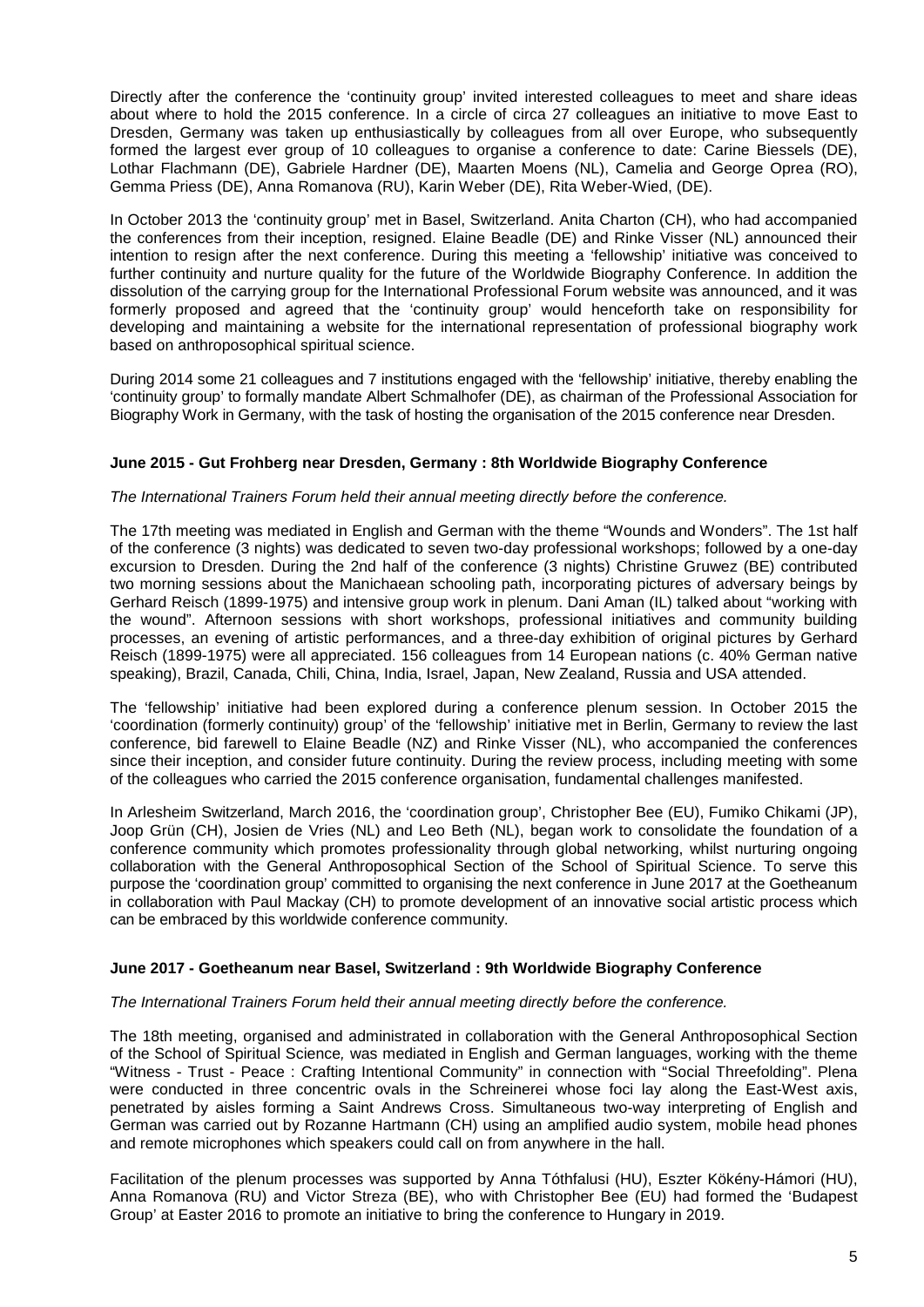Before opening the conference, an invitation was taken up widely to join an "open conversation" in the "Michael School", for any colleagues to share questions and experiences about working with the esoteric material of the "School of Spiritual Science"; concluding with a brief contribution by Paul Mackay (CH).

The daily programme opened and closed with speaking and eurythmical evocation in silence of the "Verse of Destiny" by Rudolf Steiner inside the oval plenum ring. After briefly talking about "Social Threefolding" on the first day, Paul Mackay (CH) joined in witnessing global professional initiatives embracing regional multimedia presentations arranged in the periphery by 123 participants (c. 33% German native speaking) from 12 European nations, Australia, Brazil, Canada, Chile, India, Israel, Japan, New Zealand, Russia and USA.

The core programme encompassed three days dedicated respectively to the Social Threefolding themes "Freedom", "Equality" and "Humanity". Each morning opened with four very brief contributions on the theme of the day, followed by a unique social dynamic artistic process leading to the formation of 12 facilitated groups, which then worked more intimately with the daily theme. During an open space for initiatives after lunch many colleagues joined an ongoing conversation about conference fellowship and community building. For the rest of each afternoon participants joined their chosen research group, one of 12 facilitated by participating colleagues dedicated to research and development of specialised fields of work with biographical development. The original intention for this conference was fulfilled by securing maximum facilitation and contribution by over one third of its participants. Three evening plena were dedicated to the social artistic sharing of the daily group experiences for all to witness.

The conference concluded with final plena during which the 12 research and development groups shared their experiences in a multitude of social artistic ways. The ongoing conversation about "Building Intentional Community" culminated with impassioned calls to continue seeking further ways to serve the practical needs of networking in the growing global community of the Worldwide Biography Conference. At the invitation of the organisers, Leah Walker (US) took these "calls" further in her review of the conference, which was circulated with their report end of December 2017.

Beginning November 2017 Christopher Bee (EU), Fumiko Chikami (JP), Joop Grün (CH), Josien de Vries (NL) and Leo Beth (NL), concluded their organisation of the conference in consultation with Paul Mackay (CH), culminating with the dissolution of their 'coordination group'. The resulting report declared a commitment to transmit responsibility for coordination and organisation of the next conference in 2019 in Hungary, in such a way so as to preserve continuity, encourage initiative and ensure practise of due diligence, by formulating essential "Guiding Light Principles" based on many years of experience accumulated since the inception of the Worldwide Biography Conference.

Beginning February 2018 members of the former 'coordination group' personally transmitted their "Guiding Light Principles" to the 'Budapest Group', in a meeting with Anna Tóthfalusi (HU), Eszter Kökény-Hámori (HU), Anna Romanova (RU) and Victor Streza (BE) at the venue of the next conference, the Kékvölgy Waldorf Iskola (school), in Pilisszentlászló, near Budapest in Hungary.

## **June 2019 - Pilisszentlászló, Budapest, Hungary : 10th Worldwide Biography Conference**

*The International Trainers Forum held their annual meeting directly before in the conference meeting hall, where a huge wall mural created by members during a social-artistic exercise remained hanging throughout.*

The 19th meeting, co-ordinated and administrated by the 'Budapest Group' in collaboration with the Kékvölgy Waldorf Iskola and its community*,* was mediated in English and German languages, working with the theme " 'I' on the Path : Dare - Share - Care ". During the opening plenum, Anna Tóthfalusi (HU), Eszter Kökény-Hámori (HU), Anna Romanova (RU) and Victor Streza (BE) facilitated contributions from participants of the local biography training, who had just mediated a two day 'Prelude' of public biographical and cultural events in Budapest.

Immediately following this participants were invited to join an 'open conversation' in the "Michael School", for colleagues to share questions and experiences about working with the esoteric material of the School of Spiritual Science. A review of collective experiences later concluded that in the future it would be preferable to revert to holding this "conversation" prior to the beginning the conference, as was the case in 2017.

A particular feature of this conference venue is the immediate sense of connection between the inner space of the meeting hall, in particular, and the outer space of the surrounding landscape permeated with strong elemental and geomantic forces. After supper the evenings were intentionally left open for free participation in a variety of social-artistic events continuing the mediation of Hungarian culture following the 'Prelude' organised by and with contributions from the local school and village community.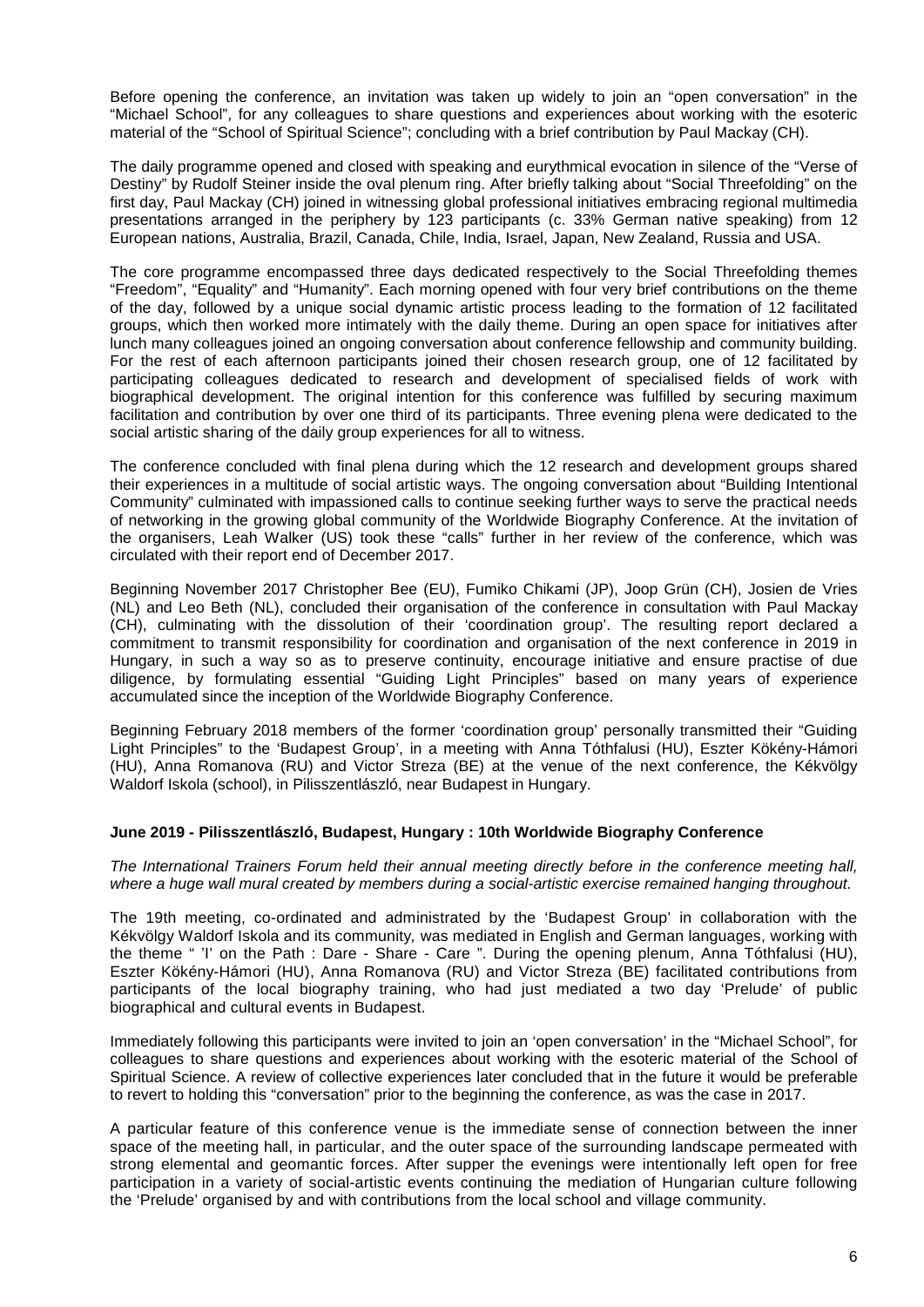Plena were accompanied by two-way simultaneous interpreting of English / German (familiar with spiritual scientific terminology) using amplified, multi-channel, wireless, audio equipment (accompanied by technical assistance), which participating 'whisper interpreters' (i.a. French, Hungarian, Russian and Spanish) were also able to use. Organisers paid particular attention to ensuring that the distribution of colleagues in group work throughout the conference was compatible with individual languages requirements.

The daily programme opened with speaking of the conference verse "Victorious Spirit ..." by Rudolf Steiner (GA 245 / 268) in different languages, with 122 participants from 12 European nations, Argentina, Australia, Brazil, Canada, Chile, China, India, Israel, Japan, Philippines, Russia, Thailand and USA sitting in three concentric circles. The core programme encompassed three days dedicated respectively to the title themes "Dare", "Share" and "Care". The entire content was created though the coordination of carefully prepared facilitation and contributions of over a third of the participants.

On the first morning, "Dare", colleagues joined one of 12 groups, each led by a carefully prepared 'shepherd' to a special place up to 3 km away in the surrounding wild landscape of partially forested hills and valleys. From there colleagues set out alone in nature to walk backwards through their biographies to their birth. All returned safely to share their stories with their group before or during supper. This exercise, initiated by Christopher Bee (EU), was prepared and coordinated by Victor Streza (BE) accompanied by local resident Robert Kiraly (HU), who also watchfully encircled the unfolding adventures on horseback the whole day long.

On the next morning, "Share", colleagues joined one of 12 professionally facilitated groups in which they could experience and learn how to work intensively with a professional instrument for biographical transformation. Colleagues were invited who had not previously facilitated groups in previous conferences. Identification and selection of facilitators was coordinated by Vera G. Klein (NL) and Leah Walker (US), who also assured fair distribution of participants' choices and monitored the actual work from morning to evening.

For the second time well before a current conference, a group of colleagues registered their willingness and capacity to take on the 'organising coordination' of the next conference in Finland. Therefore, they had been asked to take on responsibility for preparing the work on the third day of the conference, "Care".

Hannu and Jaana Tuovinen (FI) with Mikko Romppanen (FI), supported by nine Finnish colleagues, facilitated a series of common language group work, designed to explore future potential development of biography work across the global conference community. Participants first shared personal 'visions' for their own professional work in the next three years. After lunch participants transformed their visions to create three year scenarios based on 'stability', 'change' and 'progress'. Celebrating the day's work, each group presented a communal essence of their visions and scenarios in word and image respectively on a leaf shaped card, which the facilitators hung on the branches of a huge 'World Tree' mural (after "Yggdrasil" of Nordic mythology).

During the final morning plenum participants were invited to walk together in a Great Labyrinth created out of their very own shoes by a Hungarian social artist on the lawn outside the meeting hall.

The 'World Tree' was taken home by the Finnish colleagues to contemplate and draw inspiration from for the 'organising coordination' of Worldwide Biography Conference 2021.

Beginning of September 2019 the 'Budapest Group', Anna Tóthfalusi (HU), Eszter Kökény-Hámori (HU), Anna Romanova (RU), Victor Streza (BE) and Christopher Bee (EU) met at the Goetheanum to review and close their work for Worldwide Biography Conference 2019, to update the "Guiding Light Principles" and to draft their report to the conference community. In due course responsibility for the 'organising coordination' was transferred to the core group representing the Finnish colleagues: Hannu and Jaana Tuovinen (FI) with Mikko Romppanen (FI). Due to prevailing global circumstances the next Worldwide Biography Conference will be held in Helsinki Finland in 2022.

Prior to the last conference, Japanese colleagues Fumiko Chikami, Tomoko Kawashima and Yuko Hibara started exploring possibilities and have since committed to hosting the Worldwide Biography Conference in Japan in 2024. Also in consultation with their North American colleagues, Regine Kurek (CA) and Leah Walker (US) began exploring the possibility of hosting the Worldwide Biography Conference near Toronto Canada in 2026. This all naturally subject to development of the prevailing global circumstances.

*This rendering of a brief history of the development of the Worldwide Biography Conference, as compiled by Christopher Bee (originally in collaboration with Anita Charton, Elaine Beadle and Josien de Vries), is based on conference archives. Should anyone find error or omission, they are heartily invited to email the relevant information to [admin@worldwidebiographyconference.com.](mailto:admin@worldwidebiographyconference.com) 30.11.2020*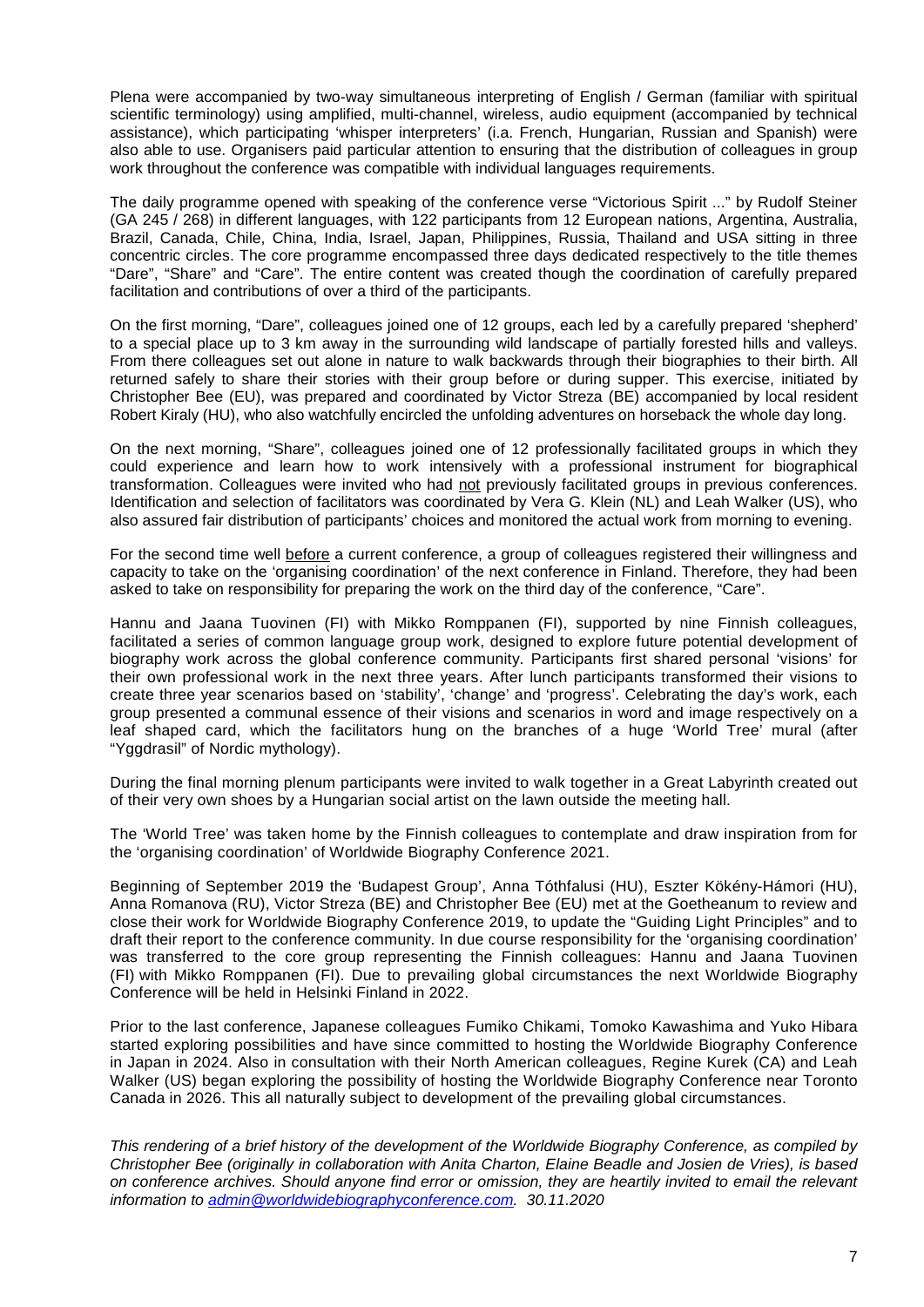# Eine kurze Geschichte der Weltweiten Biographie Konferenz

In den 1980er und 1990er Jahren begannen verschiedene Bildungsinitiativen auf der ganzen Welt, verschiedene Arten der professionellen Arbeit mit biographischer Entwicklung zu fördern, sprich "Biographiearbeit". Von 1990 bis 1998 wurde jährlich die "Internationale Biographiekonferenz" in der Schweiz, im Vereinigten Königreich, in den Niederlanden und in Deutschland organisiert. Seit 2001 findet alle zwei Jahre die [Weltweite Biographie](http://www.worldwidebiographyconference.com/)  [Konferenz](http://www.worldwidebiographyconference.com/) statt, auf der Kollegen die internationale Vernetzung stärken, ihre Forschung, Entwicklung und Anwendung von Biographiearbeit teilen und neue Berufsbildungsinitiativen fördern.

## **November 1990 – Goetheanum, Dornach Schweiz : Workshop ...**

Das 1. Treffen wurde von der Medizinischen Sektion der Hochschule für Geisteswissenschaft durch Michaela Glöckler (CH) und Gudrun Burkhard (BR) veranstaltet als ein in Deutsch gehaltener Workshop für Individuen, die sich mit Biographiearbeit beschäftigen und sich ihrer Weiterentwicklung widmen. Prof. Dr. med. psych. Bernard Lievegoed (NL) schlossen sich 36 Kolleginnen und Kollegen aus 11 Ländern an. Die Mehrheit der Teilnehmer hatte ihre Ausbildung entweder im Niederländischen Pädagogischen Institut (NPI) oder im Centre for Social Development in UK erhalten. Anita Charton (UK) und Josien de Vries (NL) berichteten über diese Veranstaltung in der Wochenschrift Das Goetheanum und im Merkurstab.

Rund zwei Drittel der damals anwesenden TeilnehmerInnen pflegten weiterhin untereinander ihre beruflichen Beziehungen, indem sie weitere Konferenzen besuchten und sie mitgestalteten. Wie in den Anfangsjahren förderten Michaela Glöckler (CH) und Gudrun Burkhard (BR) aktiv eine wachsende internationale Biographiebewegung, ebenso förderten Anita Charton (CH), Christopher Bee (EU), Elaine Beadle (DE), Fumiko Chikami (JP), Joop Grün (CH), Josien de Vries (NL), Krista Braun (UK), Leo Beth (NL) und Rinke Visser (NL) die Zusammenarbeit bei der Koordinierung der Verantwortung für die Aufrechterhaltung der Kontinuität und Organisation dieser beruflichen Treffen.

## **November 1991 – Goetheanum, Dornach Schweiz : Biographie Konferenz**

Das 2. Treffen wurde von der Medizinischen Sektion auf Deutsch veranstaltet und war ursprünglich nur für die Mitglieder der Freien Hochschule für Geisteswissenschaft gedacht. Da jedoch überdies Menschen daran teilnahmen, die keine Mitglieder waren, zog Bernard Lievegoed (NL) einen Beitrag zurück, den er im Besonderen für die Klassenmitglieder<sup>t</sup> vorbereitet hatte. Dies warf Fragen auf, wie die Beziehungen zur Freien Hochschule für Geisteswissenschaft gepflegt und gleichzeitig die Biographiearbeit für die ganze Welt geöffnet werden können.

Dieses Treffen unterschied sich von den vorangegangenen u. a. dadurch dass von den 42 KollegInnen 32 aus Deutschland und der Schweiz kamen. Viele vermissten die Atmosphäre der Offenheit, die im ersten Treffen erlebbar war. Daher beschlossen einige Kolleginnen und Kollegen, darunter Albrecht Hemming (DE), Anita Charton (UK), Elaine Beadle (DE), Josien de Vries (NL) und Krista Braun (UK) solche Treffen durch die englische Sprache für Menschen weltweit zu öffnen.

## **Juni 1993 – Centre for Social Development, UK : 1. Internationale Biographie Konferenz**

Das 3. Treffen fand auf Englisch statt und wurde von ca. 50 KollegInnen besucht. Als Programmredner sprachen Michaela Glöckler (CH) über den "Zusammenhang der Biographiearbeit mit dem Erscheinen des Christus im Ätherischen", und Coenraad van Houten (UK) über die Frage "Wie bildet man zum Biographieberater aus". Im Plenum wurde künstlerisch gearbeitet und 'Klassenstunden' wurden für Mitglieder der Freien Hochschule für Geisteswissenschaft zu Beginn und zum Ende der Konferenz gehalten.

# **Sommer 1994 – Centre for Social Development, UK : 2. Internationale Biographie Konferenz**

Das 4. Treffen fand auf Englisch statt und wurde von ca. 50 KollegInnen besucht. Im Anschluss wurden zusätzlich zu einer 'Klassenstunde' informelle 'Workdays' für alle Teilnehmer veranstaltet, die sich mit erfahrenen KollegInnen über berufliche Fragestellungen auseinandersetzen wollten.

# **Februar 1995 – Goetheanum, Dornach Schweiz : Biographie Konferenz**

Das 5. Treffen wurde von der Medizinischen Sektion (ohne Teilnahme von Michaela Glöckler) auf Deutsch nur für die Mitglieder der Freien Hochschule für Geisteswissenschaft veranstaltet mit dem Thema "Hygienisch-Therapeutische Biographiearbeit - ein Weg zu Selbsterkenntnis und Schicksalsverständnis". Die enthusiastische Teilnahme von vielen Mitgliedern ohne eine unmittelbare Fach-Verbindung mit Biographiearbeit wurde wahrgenommen.

Parallel zu den drei Treffen nur in der deutschen Sprache entstand ein Impuls, den Gudrun Burkhard (BR) später in die Gründung des "Vereins für Biographiearbeit" ("Biographieverein") lenkte. Der Verein sollte als internationale Dachorganisation fungieren für die Regelung der Zertifizierung von Ausbildungen in Biographiearbeit und für die Ermöglichung einer Qualitätssicherung in der Praxis (siehe unten: Auflösung des "Vereins für Biographiearbeit" 2003).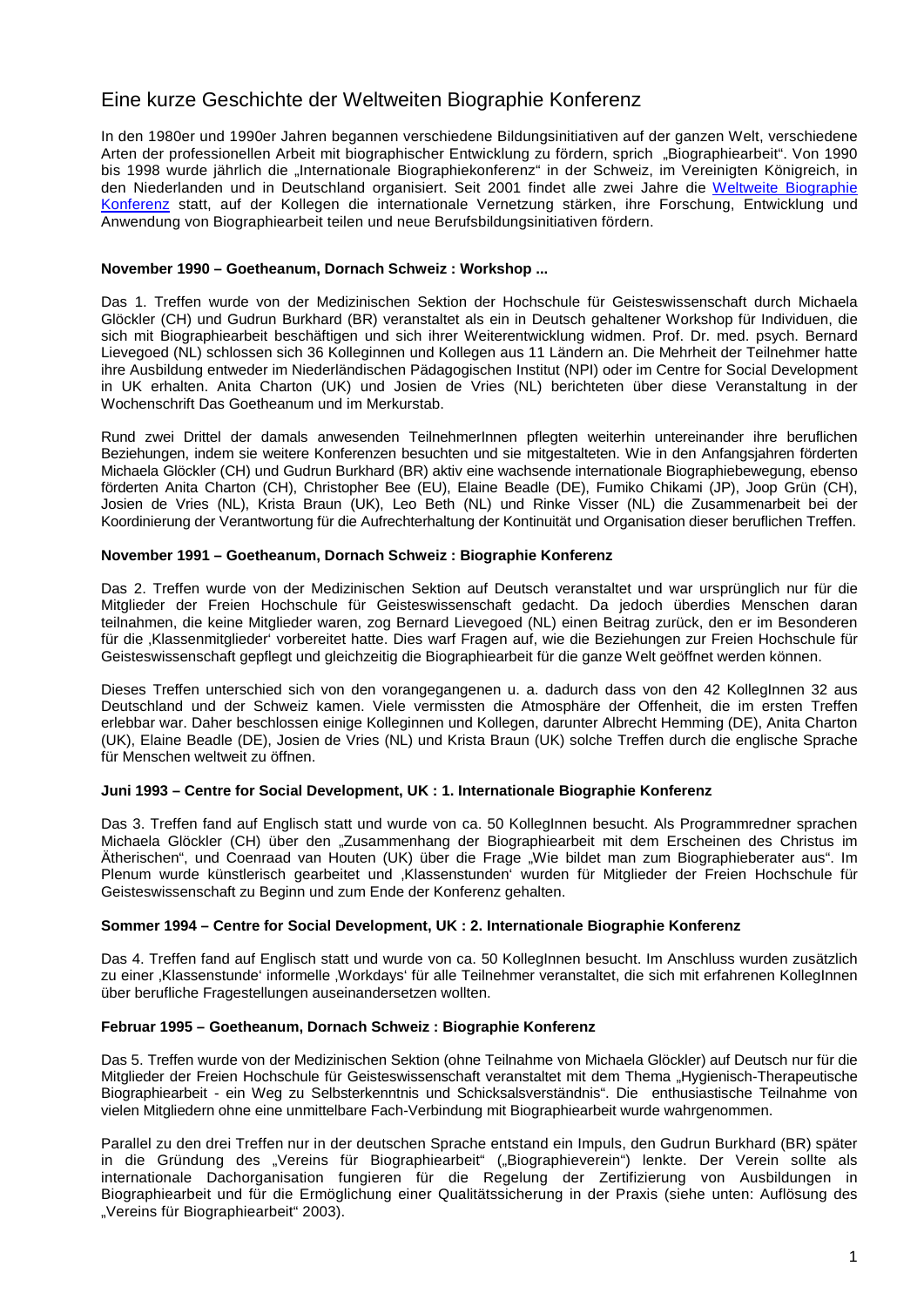## **Sommer 1995 – Centre for Social Development, UK : 3. Internationale Biographie Konferenz**

Das 6. Treffen fand auf Englisch statt und wurde von ca. 50 KollegInnen besucht. Als Keynote Speaker vertiefte Rinke Visser (NL) die Inhalte von Michaela Glöcklers (CH) Vortrag von 1993 weiter. Vor der Konferenz wurden nun, zusätzlich zu den Klassenstunden', zwei Tage 'Master Classes' angeboten als Ersatz für die informellen 'Workdays des vergangenen Jahres.

Nach diesem Treffen wurde beschlossen, dass die Internationale Biographie Konferenz nicht mehr als drei Jahre in Folge an einem Ort stattfinden sollte. Eine Initiative, die Konferenz nach Brasilien zu bringen, konnte nicht umgesetzt werden.

## **Juni / Juli 1996 – Land en Bosch, Holland : 4. Internationale Biographie Konferenz**

Das 7. Treffen fand auf Englisch statt in einem Konferenzzentrum der Christengemeinschaft. Vor Konferenzbeginn wurden , Master Classes' und eine Klassenstunde angeboten. Das Thema "Signs of Our Time" ("Recognition' - siehe unten) nahm Bezug zur derzeitigen Weltsituation, die sich auf den Jahrtausendwechsel hinbewegt. Felicitas Vogt (DE*)* diente als Keynote Speaker. Es taucht hier zum ersten Mal die Modalität des 'Marktplatzes' auf, ein Zeitfenster im Konferenzangebot, das einen umfassenderen Austausch über berufliche Erfahrungen und Themen innerhalb 90-minütiger Workshops und Präsentationen ermöglichte.

#### **Juni / Juli 1997 – Land en Bos, Holland : 5. Internationale Biographie Konferenz**

Das 8. Treffen fand wieder auf Englisch am gleichen Veranstaltungsort statt. Vor Konferenzbeginn wurden 'Master Classes' und eine 'Klassenstunde' angeboten. Das Thema *"*Mind the Gap - Dealing with the Abyss" ('Offering' siehe unten) richtete sich weiterhin auf die momentane Weltsituation vor dem Jahrtausendwechsel. Elaine Beadle (DE) and Sigrun Hardardottir (DK) trugen als Keynote Speakers bei. Auch hier wurde ein 'Marktplatz' eingerichtet.

#### **Juli 1998 – Freiburg im Breisgau, St. Georgien, Deutschland : 6. Internationale Biographie Konferenz**

Das 9. Treffen fand auf Englisch im "Albertus Magnus Haus" statt für eine Gruppe von ca. 50 KollegInnen aus 9 Europäischen Ländern, Südafrika und Neuseeland. Aufgrund der Wahrnehmung, dass die Entwicklung dieser Reihe von Konferenzen eine Entsprechung mit den "Sieben Sakramenten" (siehe oben: 'Recognition' und 'Offering') aufwies, wurde das Thema "Transformation - Stepping into the Future" gewählt. Albrecht Hemming (DE) and Blanca Sanchez de Muniain (ES) dienten als Keynote Speakers. Christopher Bee (EU*)* und Elaine Beadle (DE) ermöglichten die Einbeziehung der Originalbilder von Gerhard Reisch (1899-1975) "Ein Erkenntnisweg in Bildern" in den Konferenzprozess.

Die Organisationsgruppe, Christine Pflug (DE), Elaine Beadle (DE), Gudrun Korte (DE), Josien de Vries NL), Rinke Visser (NL) und Sigrun Hardardottir (DK) baten andere KollegInnen, Verantwortung für die Vorbereitung einer 7. Internationalen Biographie Konferenz für 1999 oder 2000 zu übernehmen, die dem Sakrament der 'Kommunion' gewidmet werden sollte. Anita Charton (CH) appellierte ausserdem für die Zusammenlegung englischer und deutscher Treffen (siehe oben 1992) auf eine Konferenz.

Als sich jedoch herausstellte, dass die neue Organisationsgruppe nicht in der Lage sein würde, ihre Aufgaben zu erfüllen, ergriffen Elaine Beadle (DE) and Krista Braun (UK) die Initiative, das nächste Treffen für das Jahr 2001 zu gestalten.

#### **Juni / Juli 2001 – Goetheanum, Dornach Schweiz : 1. Weltweite Biographie Konferenz**

Das 10. Treffen wurde sowohl auf Englisch als auch auf Deutsch gehalten mit dem Thema "Wege zu Neuer Gemeinschaft", zu dem Gudrun Burkhard (BR), Michaela Glöckler (CH) und Paul Mackay (CH) als Keynote Speakers beitrugen. In den Plenumssitzungen wurden Simultanübersetzungen zwischen verschiedenen Sprachen ermöglicht: Englisch, Französisch, Deutsch, Portugiesisch, Russisch, Spanisch. Circa 110 KollegInnen kamen aus 10 Europäischen Ländern (ca. 50% mit Muttersprache Deutsch), Argentinien, Australien, Brasilien, Kanada, Israel, Japan, Neuseeland, Russland, Südafrika und den USA. Das Ziel dieser neuen Konferenzreihen war es, ein weltweites Netzwerk für die Entwicklung der Biographiearbeit auf der Basis anthroposophischer geisteswissenschaftlicher Forschung weiter aufzubauen.

Die ersten drei Weltweiten Biographie Konferenzen wurden von Elaine Beadle (DE) und Krista Braun (UK) getragen und im Namen der Allgemeinen Anthroposophischen Sektion der Freien Hochschule für Geisteswissenschaft gemeinsam veranstaltet mit Paul Mackay (CH) aus der Sozialen Sektion und Michaela Glöckler aus der Medizinischen Sektion, und durch die Konferenzbüros des Goetheanums verwaltet. Das gewohnte Programm setzte sich fort mit 'Master Classes' und einer 'Klassenstunde' vor Konferenzbeginn, mit Keynote Speakers, einem 'Marktplatz' und weiterer Entfaltung sozial-künstlerischer Beiträge von Christine Gruwez (BE), Christopher Bee (EU) und Rinke Visser (NL) während der Plenen. Das Prinzip der Gewährleistung finanzieller Hilfe für Teilnehmer aus Ländern begrenzter Ressourcen oder für Interkontinentalreisen wurde ermöglicht durch die weitere Entwicklung, Verwaltung und Übertragung von Ressourcen als Folge der Vorbereitung dieser neuen Konferenzreihen.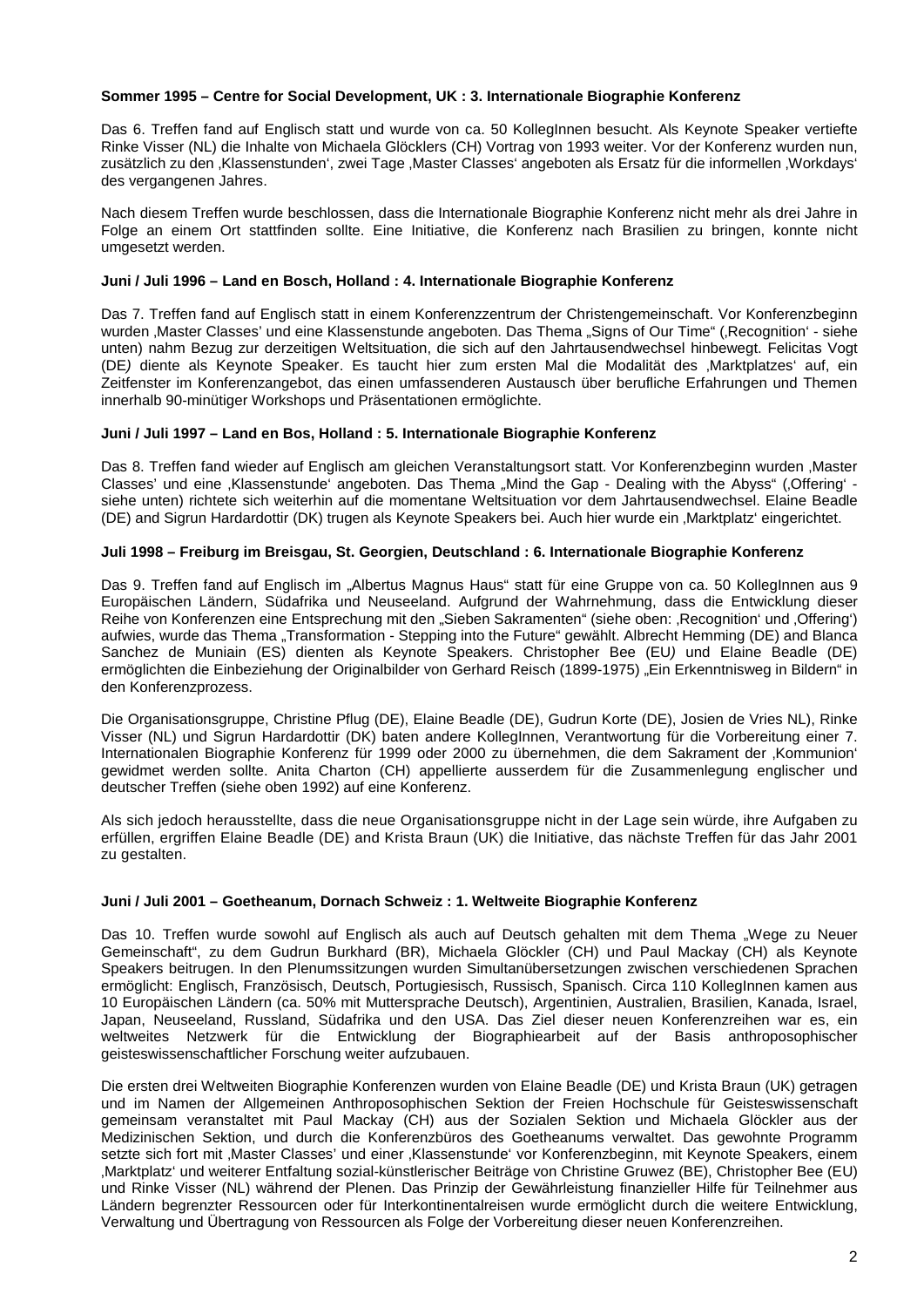#### **Mai / Juni 2003 – Goetheanum, Dornach Schweiz : 2. Weltweite Biographie Konferenz**

Das 11. Treffen wurde auf Englisch und Deutsch gehalten mit dem Thema "im Leben verankert - dem Geist verbunden - der Zukunft entgegen". Albrecht Hemming (DE), Coenraad van Houten (DE) und Michaela Glöckler (CH) trugen als Keynote Speakers bei. Simultanübersetzungen und begrenzte finanzielle Unterstützung wurden ermöglicht. Dadurch konnten ca. 100 KollegInnen aus 9 Europäischen Ländern (ca. 50% mit Muttersprache Deutsch), Australien, Brasilien, Kanada, Japan, Neuseeland, Russland und den USA an den ,Master Classes' und 'Klassenstunden' vor Konferenzbeginn teilnehmen, sowie 'Marktplatz Workshops' und sozial-künstlerische Aktivitäten im Plenum angeboten werden.

Während dieser Konferenz wurde die Auflösung des "Vereins für Biographiearbeit", ursprünglich von Gudrun Burkhard (BR) eingeleitet (siehe oben 1995), formell bekannt gegeben. Gleichzeitig wurden Teilnehmer, die fähig wären zum Prozess der Schaffung neuer Organe internationaler Zusammenarbeit im Dienst der beruflichen Entwicklung der Biographiearbeit auf einer weltweiten Plattform beizutragen, ermutigt, initiativ zu werden.

Direkt nach der Konferenz veranstaltete Anita Charton (CH) das erste Treffen des "International Trainers Forum" (ITF) am Goetheanum, woran Vertreter von Ausbildungsprogrammen in 13 Ländern teilnahmen. Das ITF trifft sich jährlich und wirkt als Organ innerhalb der Allgemeinen Anthroposophischen Sektion der Freien Hochschule für Geisteswissenschaft in Zusammenarbeit mit Paul Mackay als Vertreter der "Abteilung' von "Reinkarnation und Karma". Mitglieder, die die Leitung zertifizierter Ausbildungsprogramme verantworten, beschäftigen sich gemeinsam mit geisteswissenschaftlicher Forschung, tauschen berufliche Erfahrungen bezüglich der Entwicklung der Ausbildungen aus, beobachten die Ziele und die Qualität der Ausbildungen, fördern neue Ausbildungen, begleiten den Wechsel innerhalb der Ausbildungsfakultäten und in Zusammenarbeit mit der Freien Hochschule für Geisteswissenschaft am Goetheanum einigen sie sich über Peer-Anerkennungen der Ausbildungen. [www.internationaltrainersforum.com](https://internationaltrainersforum.com/)

Im November 2003 traf sich eine Gruppe in Mannheim, um das "International Professional Forum" als Internetplattform einzuführen, was durch Walter Seyffer (DE*)* ermöglicht wurde und zum Ziel hat, die beruflichen Entwicklungen in Biographiearbeit zu vernetzen. Dieses Forum koordiniert seine Aktivitäten um nationalen Berufsverbänden als auch einzelnen KollegInnen zu dienen. Die Gründungsimpulse für den Deutschen und Schweizerischen Berufsverband haben ihre Wurzeln in dieser Initiative. In der Zwischenzeit entstanden Verbände in Japan, den Niederlanden, Spanien und dem Vereinigten Königsreich.

Das International Trainers Forum und das International Professional Forum berichten über ihre Entwicklung und leisten Beiträge während der Weltweiten Biographie Konferenzen.

#### **Juni 2005 – Goetheanum, Dornach Schweiz : 3. Weltweite Biographie Konferenz**

#### *Das International Trainers Forum hielt sein jährliches Treffen direkt vor der Konferenz ab.*

Das 12. Treffen wurde auf Englisch und Deutsch gehalten mit dem Thema "Globale Turbulenzen", zu dem Christine Gruwez (BE), Jaap van der Haar (NL), Manfred van Doorn (NL) und Rinke Visser (NL) als Keynote Speakers beitrugen. Simultanübersetzungen und begrenzte finanzielle Unterstützung wurden ermöglicht. Dadurch konnten ca. 100 KollegInnen aus 10 Europäischen Ländern (ca. 50 % mit Muttersprache Deutsch), Argentinien, Brasilien, Kanada, Japan, Neuseeland, Russland und den USA an den ,Master Classes' und ,Klassenstunden' vor der Konferenz, den 'Marktplatz Workshops' und an sozial-künstlerischen Aktivitäten in den Plenen teilnehmen.

Während der Vorbereitungen im Vorfeld der Konferenz, wurde es aus verschiedenen Gründen deutlich, dass es nach drei aufeinanderfolgenden Konferenzen am Goetheanum umsichtig wäre, für die nächsten Konferenzen einen anderen Veranstaltungsort in Europa zu suchen. Die Verantwortung für das Vorbereiten der folgenden Konferenz wurde formell an Rinke Visser (NL) übergeben und schliesslich vom Instituut voor Biografiek in Driebergen, organisiert, unter der damaligen Vertretung u. a. von Marijke Steenbruggen (NL) und Leo Beth (NL).

#### **Juni 2007 – Rolduc, Kerkrade, Niederlande : 4. Weltweite Biographie Konferenz**

Das 13. Treffen wurde in einem katholischen Seminar auf Englisch und Deutsch gehalten mit dem Arbeitstitel *"*Inside Out". Es waren ca. 130 Kolleginnen und Kollegen anwesend aus 12 Europäischen Ländern (ca. 50% mit Muttersprache Niederländisch und ca. 20% mit Muttersprache Deutsch), Australien, Kanada, Israel, Japan, Neuseeland, Russland und den USA. Die Konferenzplenen wurden auf Englisch und Deutsch ohne Simultanübersetzungen gehalten. Förderung durch die Iona Stichting (NL*)* ermöglichte finanzielle Unterstützung für Menschen, die lange Strecken reisten oder aus Ländern mit begrenzten Ressourcen kamen. Grosser Wert wurde auf die Gestaltung von Gruppenarbeit mit sozial-künstlerischen Themen rund um Paulo Coelhos "Der Alchemist" gelegt. Obwohl es einen 'Marktplatz' gab, wurden keine 'Master Classes' und 'Klassenstunde' vor Konferenzbeginn angeboten. Da die Konferenz nach dem Prinzip gestaltet werden sollte, dass alle Teilnehmer Mit-Gestalter sind, wurden auch keine Beiträge von Programmrednern erbeten. Stattdessen lag das Hauptaugenmerk auf die sich gegenseitig aktivierende Arbeit in kleineren, geschlossenen Gruppen im Verlauf der Konferenz.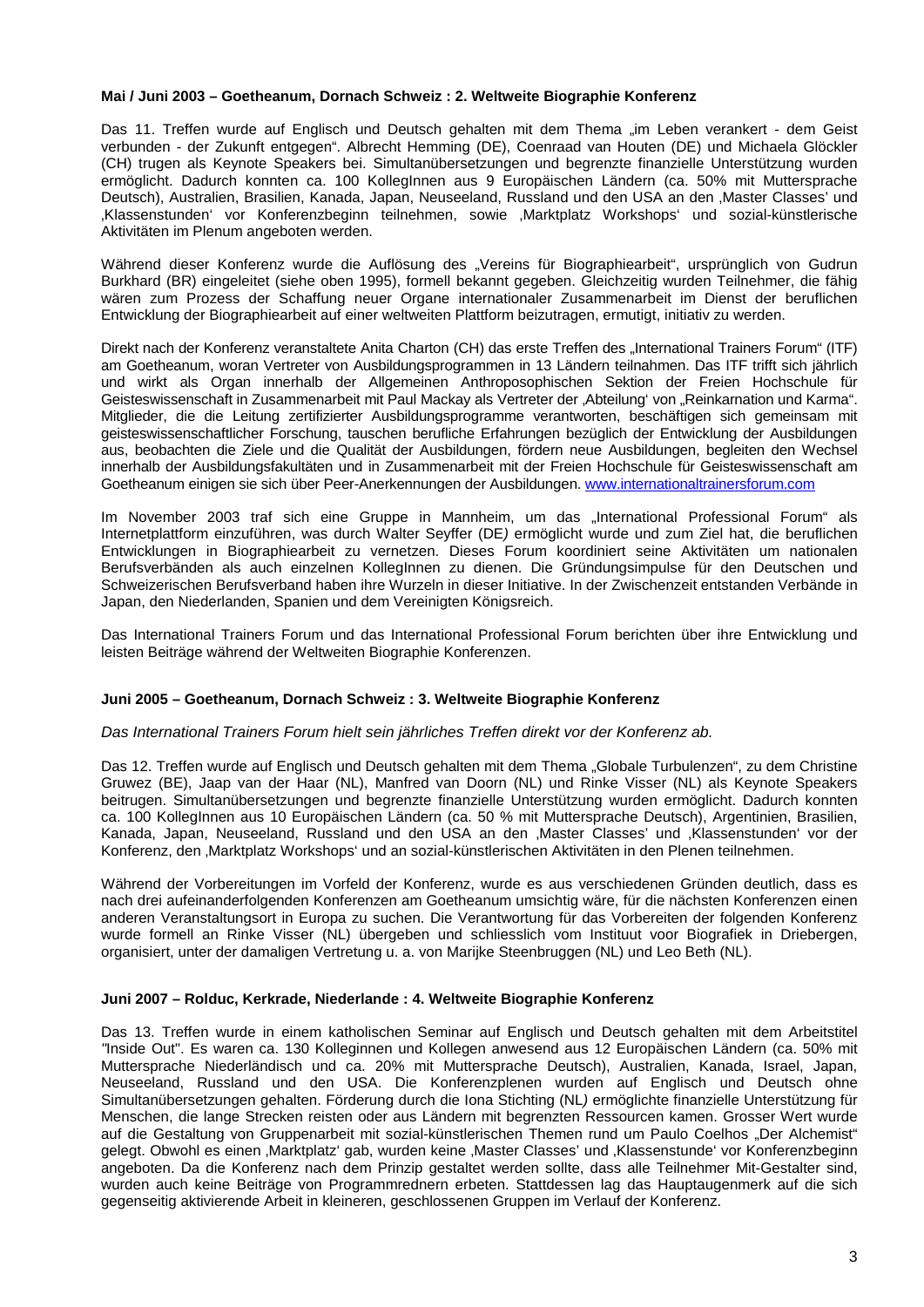Da das Instituut voor Biografiek nur ein Treffen organisieren konnte, begannen Kollegen, die sich der Kontinuität dieser internationaler Treffen als Dienst an der weltweiten Entwicklung der Biographiearbeit auf Grundlage anthroposophischer Forschung verpflichtet fühlten, darüber nachzudenken, wie ein Organ geschaffen werden könnte, das die Organisation der Konferenzen sicherstellt und beobachtet, entsprechend der Massstäbe gewisser Mindeststandards, die sich aus 17 Jahren Erfahrung entwickelten.

Zu diesem Zweck initiierte eine Gruppe, darunter Anita Charton (CH), Christopher Bee (EU), Elaine Beadle (DE), Fumiko Chikami (JP), Joop Grün (CH), Josien de Vries (NL) und Rinke Visser (NL), ein Treffen in Driebergen, Niederlande im Dezember 2007. Eine von Christopher Bee (EU) und Fumiko Chikami (JP) getragene Initiative, die Organisation der 5. Weltweiten Biographie Konferenz 2009 in UK am Emerson College zu ermöglichen, wurde untersucht und unterstützt. Auf diesem Weg wurde eine 'Kontinuitätsgruppe' gegründet, um die Auswahl geeigneter Veranstaltungsorte und -stätten für zukünftige Konferenzen sicherzustellen, als auch jede 'Organisationsgruppe', die sich dann für die Gestaltung, Verwaltung und Protokollierung einer Konferenz verantwortlich erklärt, anzuerkennen und zu beaufsichtigen. Die Mitgliedschaft der "Kontinuitätsgruppe' wird durch Kooptierung von KollegInnen ergänzt, die über Erfahrung im Organisieren von Konferenzen und über Unabhängigkeit verfügen, um diese Verpflichtung realistischerweise erfüllen zu können.

## **Juni / Juli 2009 – Emerson College, UK : 5. Weltweite Biographie Konferenz**

## *Das International Trainers Forum hielt sein jährliches Treffen direkt vor der Konferenz ab.*

Das 14. Treffen fand auf Englisch und Deutsch statt mit dem Thema *"*Achtsamkeit üben", zu dem Christine Gruwez (BE) als Keynote Speaker und Arthur Zajonc (US) als Vermittler eines meditativen Bewusstseinsschulungsprozesses während des Morgenplenums beitrugen. Die Plenumssprache war ausschliesslich Englisch; Simultanübersetzungen wurden nicht angeboten. Die Gewährleistung finanzieller Hilfe wurde unterstützt durch die Förderung der Iona Stichting (NL). Zusätzlich zu den 'Master Classes' und 'Klassenstunden' vor der Konferenz und dem 'Marktplatz', wurden separate Sitzungen angeleitet, um berufliche Themen zu betrachten, Interessensgruppen anzuhören und 30-minütige kurze Präsentationen zu ermöglichen. Der Konferenzprozess wurde noch weiter entfaltet, indem diese Fachgemeinschaft zwei komplette Abendplenen dem Aufbau des ,Gesprächs' (,Dialogs') widmete. Besonderer Wert wurde darauf gelegt, den Austausch zwischen den verschiedenen nationalen Gruppierungen zu ermöglichen, die von ca. 130 KollegInnen aus 11 Europäischen Ländern (ca. 15% mit Muttersprache Deutsch), Australien, Brasilien, Indien, Israel, Japan, Neuseeland, Russland, Südafrika und den USA vertreten wurden.

## **Juni / Juli 2011 – Emerson College, UK : 6. Weltweite Biographie Konferenz**

#### *Das International Trainers Forum hielt sein jährliches Treffen direkt vor der Konferenz ab.*

Das 15. Treffen wurde auf Englisch und Deutsch gehalten mit dem Thema "Mit Karma-Bewusstsein leben", zu dem Michaela Glöckler (CH) als Keynote Speaker und Anita Charton (CH) als Vermittlerin eines sozial-künstlerischen Prozesses während des Morgenplenums beitrugen. Die Plenumssprache war ausschliesslich Englisch; Simultanübersetzungen wurden nicht angeboten. Einige finanzielle Reiseunterstützung war möglich. "Master Classes' und eine 'Klassenstunde', ein 'Marktplatz', Berichte von Interessensgruppen und kurze Präsentationen waren einbegriffen. Wieder wurde der Konferenzprozess noch weiter entfaltet, indem die Fachgemeinschaft zwei komplette Abendplenen dem Aufbau des 'Gesprächs' ('Dialogs') widmete. Circa 110 Kolleginnen und Kollegen aus 10 Europäischen Ländern (ca. 15% mit Muttersprache Deutsch), Australien, Brasilien, Kanada, Israel, Japan, Neuseeland, den Philippinen, Russland, Südafrika und den USA nahmen teil.

In der Zwischenzeit hat die "Kontinuitätsgruppe", als ein Resultat des von verschiedenen Sprachgruppen geäusserten und mit den zwei letzten Konferenzen in Grossbritannien zusammenhängenden Anliegens, die 'Organisationsgruppe' für die 7. Weltweite Biographie Konferenz am Emerson College dazu bewogen, die praktische Umsetzung von Simultanübersetzungen für 2013 im Etat einzuplanen und zu garantieren.

## **Juni 2013 – Emerson College, UK : 7. Weltweite Biographie Konferenz**

#### *Das "International Trainers Forum" hielt sein jährliches Treffen direkt vor der Konferenz ab.*

Das 16. Treffen fand auf Englisch und Deutsch statt mit dem Thema "Ich an der Schwelle", mit Gruppenarbeit zum Grundsteinspruch begleitet von Joop Grün (CH), Reden über therapeutische biographische Arbeit von Tali Sella und Michaela Glöckler und Moderation durch Anita Charton. Die Bemühung Simultanübersetzungen Englisch / Deutsch zu ermöglichen wurde begrüsst. Finanzielle Hilfe für die Teilnahme wurde grosszügig unterstützt. 'Vorkonferenz-Seminare, Workshops, Interessengruppenberichte, Präsentationen und künstlerische Darstellungen wurden alle sehr geschätzt. Das Vorhaben ,Gespräch' ("Dialog') als Fachgemeinschaft am zweiten Abend zu pflegen, wurde nicht realisiert. Es nahmen 112 KollegInnen teil aus 10 Europäischen Nationen (ca. 27% mit Muttersprache Deutsch), Brasilien, Kanada, Israel, Japan, Neuseeland, Russland, Süd-Afrika und den USA.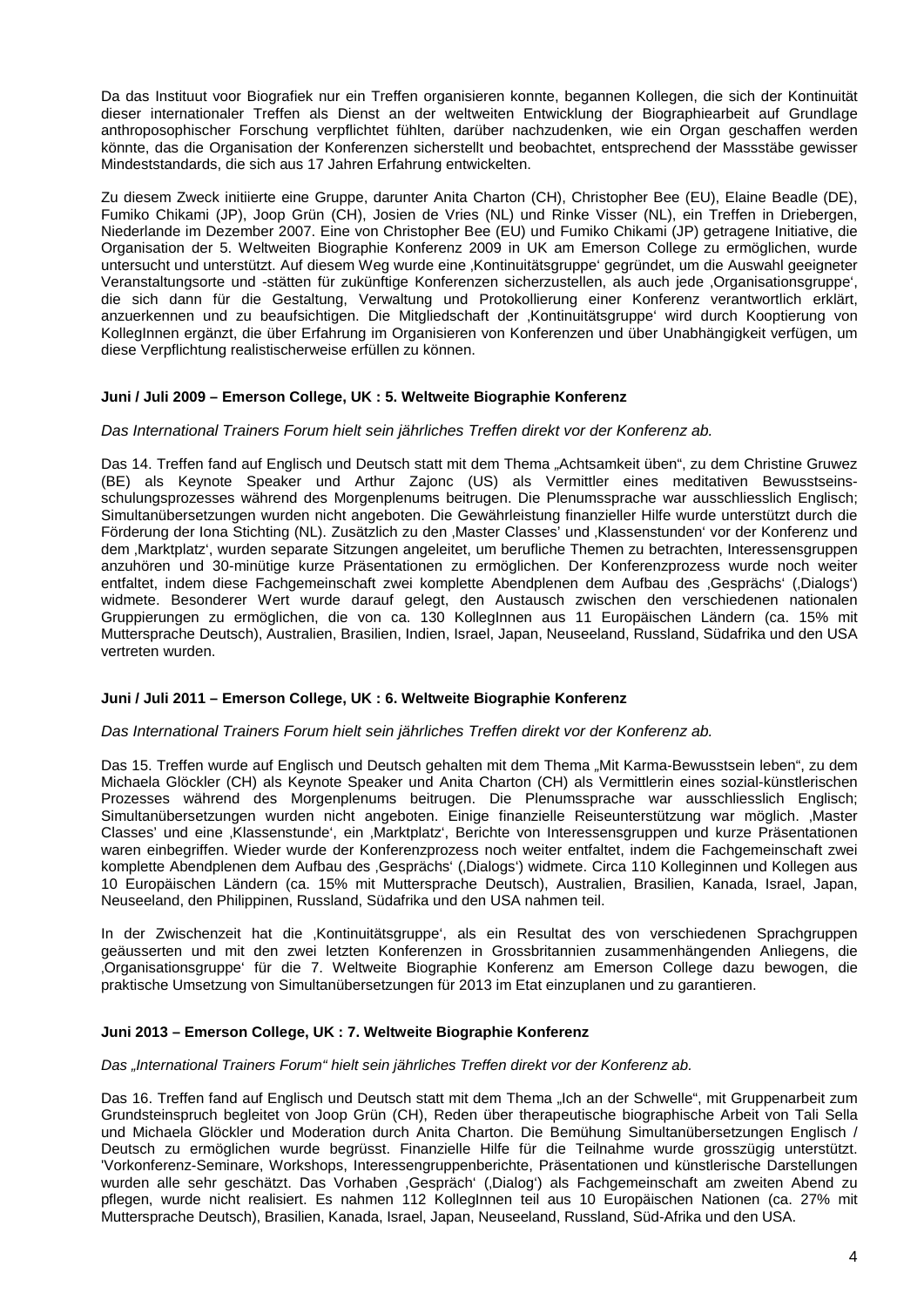Nach der Konferenz lud die Kontinuitätsgruppe alle interessierten Kolleginnen und Kollegen zu einem Treffen ein, um Ideen auszutauschen, wo die Konferenz 2015 stattfinden könnte. Im Kreis von ca. 27 KollegInnen wurde eine Initiative, nach Dresden im Osten Deutschlands zu gehen, geboren und von KollegInnen aus ganz Europa enthusiastisch aufgegriffen. Sie bildeten später die bis dahin grösste Gruppe (10 KollegInnen), die eine Konferenz organisierte: Carine Biessels (DE), Lothar Flachmann (DE), Gabriele Hardner (DE), Maarten Moens (NL), Camelia Oprea (RO), George Oprea (RO), Gemma Priess (DE), Anna Romanova (RU), Karin Weber (DE), Rita Weber-Wied, (DE).

Im Oktober 2013 traf sich die 'Kontinuitätsgruppe' in Basel, Schweiz. Anita Charton CH), die die Konferenzen von Beginn an begleitete, dankte ab. Elaine Beadle (DE) und Rinke Visser (DE) verkündeten ihre Absicht, nach der nächsten Konferenz abzudanken. Während dieses Treffens wurde die Initiative ergriffen, eine 'Fellowship'-Initiative zu gründen, die die Kontinuität tragen und die Qualität für die zukünftige Weltweite Biographie Konferenz hüten würde. Zudem wurde die Auflösung der das International Professional Forum tragenden Gruppe verkündet und vorgeschlagen und vereinbart, dass die 'Fellowship' von nun an Verantwortung für die Entwicklung und den Erhalt einer Website für die internationale Repräsentation professioneller Biographiearbeit auf der Grundlage der Anthroposophischen Geisteswissenschaft übernehmen würde.

2014 antwortete eine Gemeinschaft von 21 KollegInnen und 7 Institutionen auf die Einladung, sich der 'Fellowship' anzuschliessen, indem sie sich deren prinzipiellen Zielen verpflichteten. So befähigten sie die "Fellowship', dem Vorsitz Albert Schmalhofer der "Berufsvereinigung Biographiearbeit" (BVBA) in Deutschland formell ein Mandat, die Organisation der Konferenz 2015 bei Dresden zu verantworten, zu übertragen.

## **Juni 2015 – Gut Frohberg bei Dresden, Deutschland : 8. Weltweite Biographie Konferenz**

#### *Das International Trainers Forum hielt sein jährliches Treffen direkt vor der Konferenz ab.*

Das 17. Treffen wurde auf Englisch und Deutsch gehalten mit dem Thema "Wunden und Wunder". Die erste Hälfte der Konferenz (3 Nächte) wurde sieben professionellen zweitägigen Workshops gewidmet, gefolgt von einer eintägigen Exkursion nach Dresden. Während der zweiten Hälfte der Konferenz (3 Nächte) trug Christine Gruwez zwei Morgenpräsentationen über den Manichäischen Schulungsweg mit Einbezug von Bildern von Widersacherwesen von Gerhard Reisch (1899-1975) und einer intensiven Gruppenarbeit im Plenum bei. Dani Aman (IL) hielt ein Abendgespräch über "Arbeit an der Wunde". Kurze Workshops am nachmittag, professionelle Initiativen und Gemeinschaftsbildungsprozesse, ein Abend mit künstlerischen Darbietungen und eine dreitägige Ausstellung von Originalbildern von Gerhard Reisch (1899-1975) wurden allesamt sehr wertgeschätzt. 156 Kollegen aus 14 Europäischen Ländern (ca. 40% mit Muttersprache Deutsch), Brasilien, Chile, China, Indien, Israel, Japan, Kanada, Neuseeland, Russland und die USA nahmen teil.

Während eines Konferenzplenums wurde die "Fellowship'-Initiative erörtert. Im Oktober 2015 traf sich die Koordinationsgruppe' (früher ,Kontinuitätsgruppe') für die ,Fellowship' in Berlin, Deutschland, um eine Rückschau über die letzte Konferenz zu halten, Elaine Beadle (DE) und Rinke Visser (DE), die die Konferenzen seit deren Beginn begleiteten, zu verabschieden und weitere Schritte für die Entwicklung der "Fellowship' ins Auge zu fassen. Im Kontext dieses Rückblickprozesses, der ein Treffen mit einigen der KollegInnen beinhaltete, die die Konferenzorganisation für 2015 trugen, manifestierten sich tiefgreifende Herausforderungen.

Beim Treffen im März 2016 In Arlesheim, Schweiz begann die ,Koordinationsgruppe', Christopher Bee (EU), Fumiko Chikami (JP), Joop Grün (CH), Josien de Vries (NL) and Leo Beth (NL) eine intensive Arbeit, die Basis für eine Konferenzgemeinschaft zu legen, die die Professionalität beim globalen Netzwerken fördert und eine nachhaltige Beziehung mit der Allgemeinen Anthroposophischen Sektion der Freien Hochschule für Geisteswissenschaft pflegt. Um diesem Zweck zu dienen, entschloss sich die 'Koordinationsgruppe', die nächste Konferenz im Juni 2017 am Goetheanum in Zusammenarbeit mit Paul Mackay (CH) zu organisieren, um die Entwicklung eines innovativen sozialen Prozesses zu fördern, der von dieser weltweiten Konferenzgemeinschaft getragen werden kann.

#### **Juni 2017 – Goetheanum bei Basel, Schweiz : 9. Weltweite Biographie Konferenz**

#### *Das International Trainers Forum hielt sein jährliches Treffen direkt vor der Konferenz ab.*

Das 18. Treffen, das in Zusammenarbeit mit der Allgemeinen Anthroposophischen Sektion der Freien Hochschule für Geisteswissenschaft organisiert und verwaltet wurde, fand in englischer und deutscher Sprache mit dem Thema "Zeuge - Vertrauen - Frieden: Aufgaben-Gemeinschaft bilden", in Zusammenhang mit der "Sozialen Dreigliederung", statt. Die Plenen wurden in der Schreinerei in drei konzentrischen Ovalen gehalten, deren Brennpunkte auf der Ost-West-Achse lagen und von Gängen durchzogen wurden, die ein Andreaskreuz bildeten. Zwei-Wege-Simultanübersetzungen Englisch / Deutsch wurde von Rozanne Hartmann (CH) mit einem verstärkten Audiosystem, mobilen Kopfhörern und Fernmikrofonen geleistet, die mit Lautsprechern in der ganzen Halle verbunden waren.

Die Moderation der Plenumsprozesse wurde unterstützt von Anna Tóthfalusi (HU), Eszter Kökény-Hámori (HU), Anna Romanova (RU) und Victor Streza (BE), die zusammen mit Christopher Bee (EU) die ,Budapest-Gruppe', zu Ostern 2016 etablierte, um eine Initiative, die Konferenz 2019 nach Ungarn zu bringen, zu verwirklichen.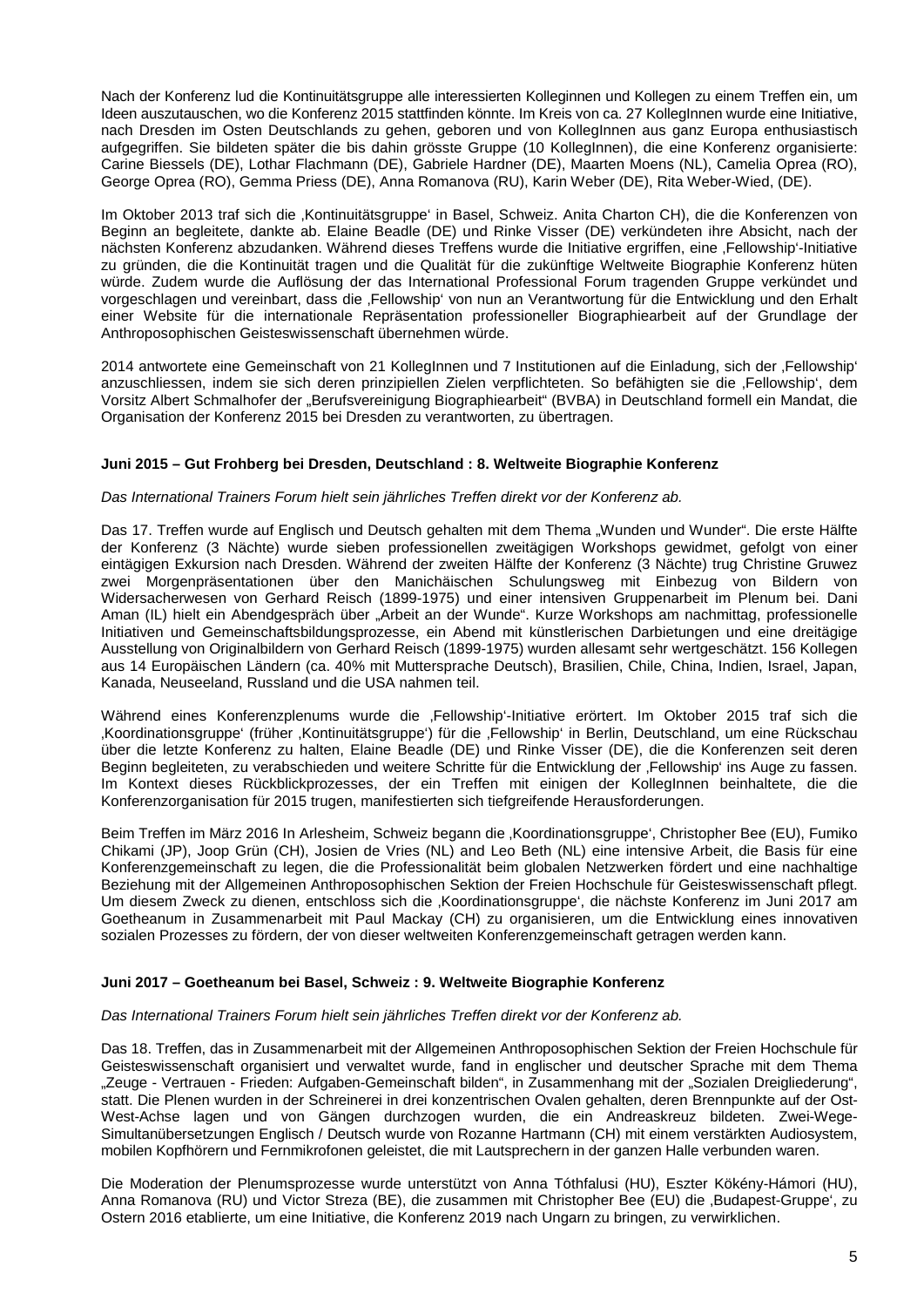Vor Beginn der Konferenz wurde eine Einladung zum 'offenen Gespräch' in der "Michael-Schule", um Fragen und Erfahrungen zur Arbeit mit den esoterischen Themen der "Hochschule für Geisteswissenschaft" auszutauschen, von vielen KollegInnen wahrgenommen; abschliessend mit einem kurzen Beitrag von Paul Mackay (CH).

Das tägliche Programm wurde mit der sprachlichen und eurythmischen Evokation des "Friedenstanzes" von Rudolf Steiner im ovalen Plenumsring eröffnet und beendet. Nachdem Paul Mackay (CH) sich am ersten Tag kurz zur "Sozialen Dreigliederung" geäussert hatte, schliesst er sich als Zeuge der weltweiten Vertretung professioneller Initiativen an, die von 123 Teilnehmern (ca. 33% mit Muttersprache Deutsch) aus 12 europäischen Ländern, Australien, Brasilien, Kanada, Chile, Indien, Israel, Japan, Neuseeland, Russland und den USA in Form von regionalen Multimedia-Präsentationen in der Peripherie des Raumes gestaltet wurden.

Das Kernprogramm umfasste drei Tage, die jeweils den Themen zur Sozialen Dreigliederung "Freiheit", "Gleichheit" und "Menschlichkeit" gewidmet waren. Jeder Morgen begann mit vier sehr kurzen Beiträgen zum Thema des Tages, gefolgt von einem einzigartigen sozial-dynamisch-künstlerischen Prozess, der zur Bildung von 12 moderierten Gruppen führte, die sich dann intensiver mit dem Tagesthema auseinandersetzten. Während eines offenen Raumes für Initiativen nach dem Mittagessen nahmen viele Kollegen am ständig aktuellen Gespräch über Konferenz-Gemeinschaft und Gemeinschaftsbildung teil. Für die restliche Zeit jeden Nachmittags schlossen sich die TeilnehmerInnen einer von 12 Forschungsgruppen an, die von den teilnehmenden KollegInnen, die sich der Erforschung und Entwicklung spezialisierter Arbeitsfelder biographischer Entwicklung widmen, begleitet wurden. Die ursprüngliche Absicht dieser Konferenz wurde erfüllt, indem ein Maximum an Begleitung und Beiträgen von über zwei Dritteln der Teilnehmer selber erreicht wurde. Drei abendliche Plenen waren dem sozial-künstlerischen Austausch von Gruppenerfahrungen des Tages gewidmet, von dem jeder Zeuge sein konnte.

Die Konferenz endete mit abschliessenden Plenen, in denen die 12 Forschungs- und Entwicklungsgruppen ihre Erfahrungen auf vielfältige sozial-künstlerische Weisen austauschten. Das immer im Prozess befindliche Gespräch über "Aufgaben-Gemeinschaft bilden" führte zu leidenschaftlichen Aufrufen, nach weiteren Wegen zu suchen, um die praktischen Bedürfnisse des Netzwerkens innerhalb der wachsenden globalen Gemeinschaft der Weltweiten Biographie Konferenz zu erfüllen. Auf Einladung der Organisatoren hin führte Leah Walker (US) diese "Aufrufe" in ihrer Konferenzrückschau, die Ende Dezember 2017 mit dem Konferenz-Bericht verteilt wurde, weiter aus.

Anfang November 2017 schlossen Christopher Bee (EU), Fumiko Chikami (JP), Joop Grün (CH), Josien de Vries (NL) und Leo Beth (NL) die Organisation der Konferenz in Konsultation mit Paul Mackay (CH) ab und lösten anschliessend ihre 'Koordinationsgruppe' auf. In dem daraus resultierenden Bericht wurde die Verpflichtung erklärt, die Verantwortung für die Koordination und Organisation der nächsten Konferenz im Jahr 2019 in Ungarn in einer solchen Art und Weise weiterzureichen, welche die Kontinuität wahrt, die Initiativkraft bestärkt und die Sorgfaltspflicht gewährleistet, indem wesentliche "Leitende Lichtprinzipien" formuliert werden, die auf langjähriger, seit Beginn der Weltweiten Biographie Konferenz (WBC) gesammelter Erfahrung beruhen.

Anfang Februar 2018 übermittelten die Mitglieder der ehemaligen 'Koordinationsgruppe' ihre "Leitenden Lichtprinzipien" persönlich bei einem Treffen mit Anna Tóthfalusi (HU), Eszter Kökény-Hámori (HU), Anna Romanova (RU) und Victor Streza (BE) an die ,Budapest-Gruppe' am Veranstaltungsort der nächsten Konferenz, der Kékvölgy Waldorf Iskola (Schule), Pilisszentlászló, in der Nähe von Budapest in Ungarn.

## **Juni 2019 – Pilisszentlászló, Budapest, Ungarn : 10. Weltweite Biographie Konferenz**

*Das International Trainers Forum hielt sein jährliches Treffen direkt vorab im Konferenzsaal ab, wo ein grosses Wandgemälde, das die Mitglieder während einer sozial-künstlerischen Übung erstellten, weiter hängenblieb.* 

Das 19. Treffen, das von der 'Budapester Gruppe' in Zusammenarbeit mit der Kékvölgy Waldorf Iskola und seiner Gemeinde koordiniert und verwaltet wurde, wurde in englischer und deutscher Sprache mit dem Thema "Ich auf dem Weg : Wagen **–** Teilen **–** Hegen" gehalten. Während des Eröffnungsplenums vermittelten Anna Tóthfalusi (HU), Eszter Kökény-Hámori (HU), Anna Romanova (RU) und Victor Streza (BE) Beiträge von TeilnehmerInnen des lokalen Biographietrainings, die gerade ein zweitägiges 'Präludium' öffentlicher biographischer und kultureller Veranstaltungen in Budapest veranstaltet hatten.

Im Plenum danach wurden die TeilnehmerInnen eingeladen, an einem <sub>o</sub>offenen Gespräch' in der "Michael-Schule" teilzunehmen, damit KollegInnen Fragen und Erfahrungen über die Arbeit mit dem esoterischen Inhalt der Hochschule für Geisteswissenschaft austauschen konnten. Eine Beurteilung der kollektiven Erlebnisse ergab später, dass es in Zukunft vorzuziehen ist, dieses "Gespräch" vor Beginn der Konferenz zu führen, wie dies 2017 der Fall war.

Ein besonderes Merkmal dieses Konferenzortes ist das unmittelbare Gefühl der Verbindung zwischen dem Innenraum des Versammlungssaals und dem Aussenraum der umgebenden Landschaft, der von starken elementaren und geomantischen Kräften durchdrungen ist. Nach dem Abendessen wurden die Abende absichtlich für die freie Teilnahme an verschiedenen sozial-künstlerischen Veranstaltungen offen gelassen, die mit Beiträgen von der lokalen Schul- und Dorfgemeinschaft gestaltet wurden, um die Vermittlung ungarischer Kultur nach dem ,Präludium' fortzusetzen.